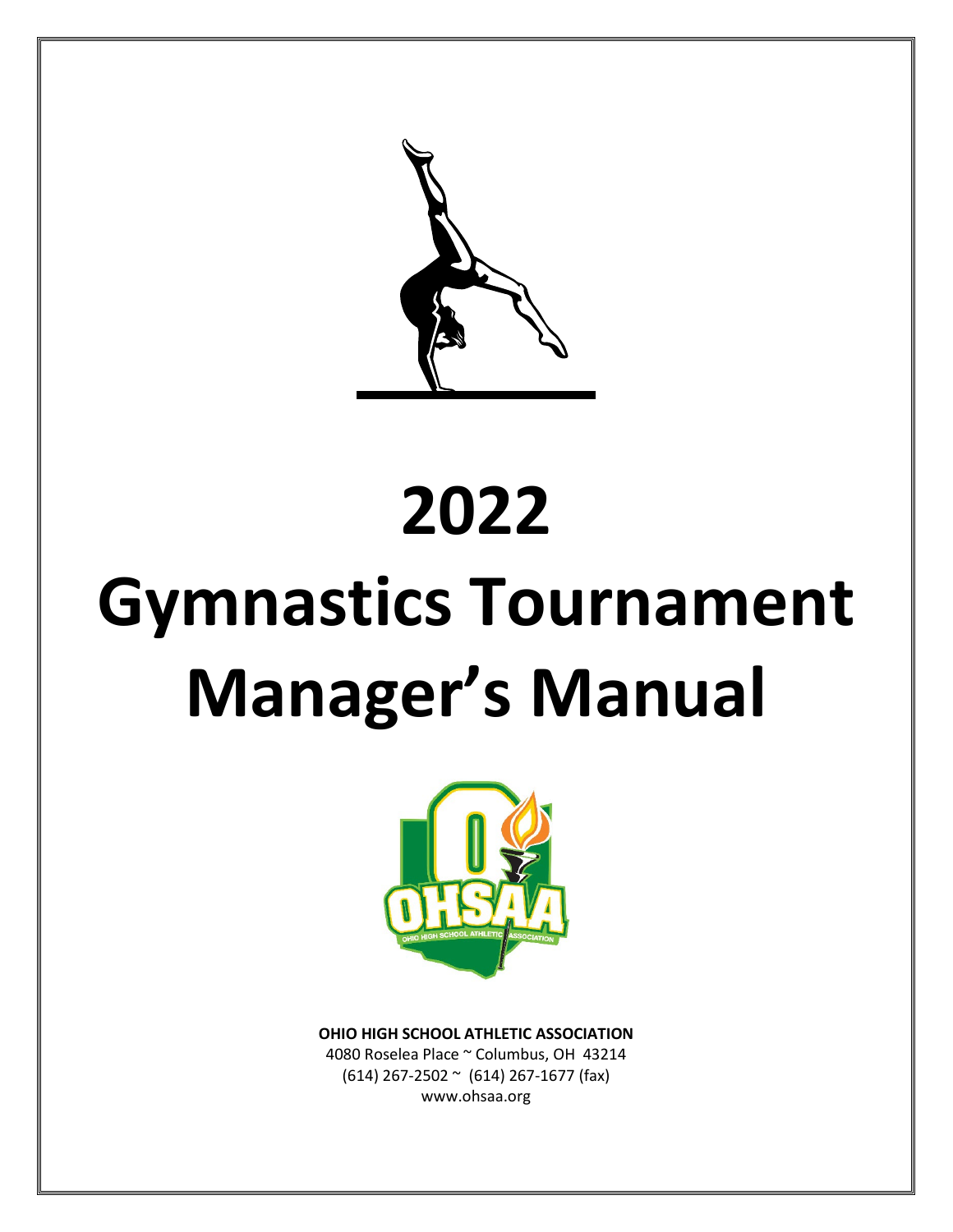# Table of Contents

|                                                                                          | <b>PAGE</b>    |
|------------------------------------------------------------------------------------------|----------------|
| <b>OHSAA Mission Statement</b>                                                           | $\overline{2}$ |
| <b>Important Dates</b>                                                                   | $\overline{2}$ |
| <b>Contact Information</b>                                                               | 2              |
| <b>Tournament Instructions</b>                                                           |                |
| <b>Sectional Managers</b>                                                                | 3              |
| <b>District Managers</b>                                                                 | 5              |
| <b>Ticket and Awards Information</b>                                                     | $\overline{7}$ |
| Participation Form (for use by NE Sectional Managers and all other District<br>Managers) | 8              |
| <b>Additional Tournament Information</b>                                                 | 9              |
| <b>Apparatus Specifications</b>                                                          | 10             |
| <b>Warm-up Procedures</b>                                                                | 14             |
| <b>Coaching Credentials - Verification Process</b>                                       | 15             |
| <b>Contest and Event Management Guidelines - Best Practices</b>                          | 16             |
| <b>OHSAA Gymnastics Tournament Regulations</b>                                           | 18             |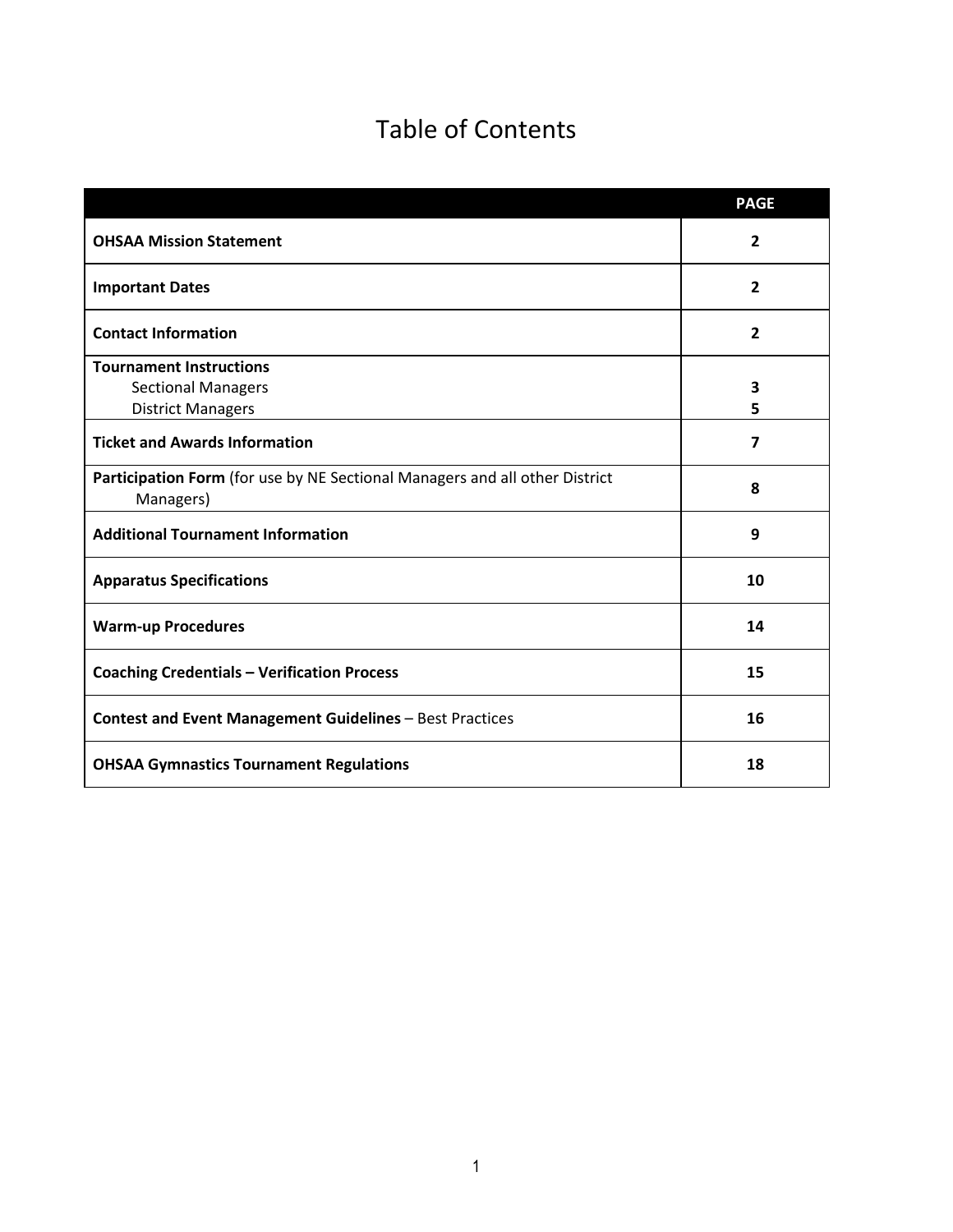# OHSAA MISSION STATEMENT

The Ohio High School Athletic Association's mission is to regulate and administer interscholastic athletic competition in a fair and equitable manner while promoting the values of participation in interscholastic athletics as an integral part of a student's educational experience. The OHSAA represents its member schools by recognizing and promoting academics, the safety of participants, good citizenship and lifelong values as the foundation of interscholastic athletics.

# IMPORTANT DATES

# **2022 OHSAA Girls Gymnastics Calendar**

| <b>Sectional/District Tournaments</b>                                                 | February 14-26, 2022 |
|---------------------------------------------------------------------------------------|----------------------|
| State Tournament - Hilliard Bradley High School -   March 4-5 2022<br><b>Hilliard</b> |                      |

# CONTACT INFORMATION

# **OHSAA State Contacts**

| <b>Name</b>                     | <b>Title</b>                                | <b>Responsibilities</b>                                                         | E-Mail               |
|---------------------------------|---------------------------------------------|---------------------------------------------------------------------------------|----------------------|
| Kate Barnett                    | Sport Administrator                         | Oversees the sport &<br>coordinates the tournaments                             | kbarnett@ohsaa.org   |
| Carol Eskay                     | <b>State Tournament</b><br>Manager          | <b>Coordinates the State</b><br><b>Tournament at Hilliard Bradley</b>           | ceskay@icloud.com    |
| Lori Powers-<br><b>Basinger</b> | Director of<br>Development -<br>Officiating | Responsible for initial and<br>continuing education for<br>gymnastics officials | loripb7957@gmail.com |

# **OHSAA District Sport Coordinators**

| <b>District</b> | <b>Name</b>     | Email                             |
|-----------------|-----------------|-----------------------------------|
| Central         | Marty McLain    | ddparker42@aol.com                |
| Central         | Debbie McLain   | debbieharvey@gmail.com            |
| Northeast       | Megan Mertz     | mmertz0215@gmail.com              |
| Northwest       | Gary Kreinbrink | lp kreinbrink@staff.lp.noacsc.org |
| Southwest       | Phil Poggi      | SWDAB-sec@ohsaa.org               |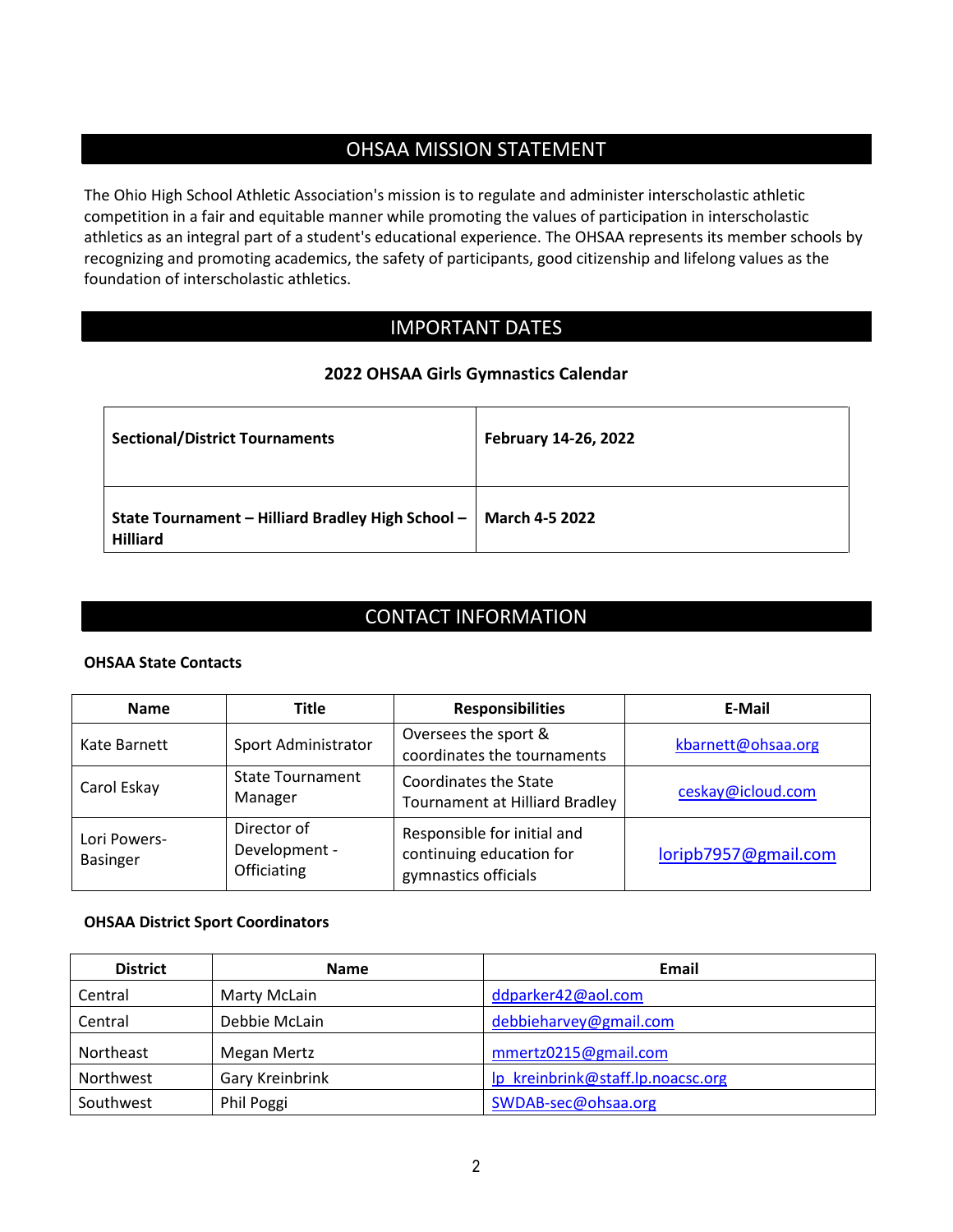# **USGA Inquiry Form**

# **USAG Inquiry Form [-http://www.ohsaa.org/Portals/0/Sports/Gymnastics/inquiry.pdf](http://www.ohsaa.org/Portals/0/Sports/Gymnastics/inquiry.pdf)**

# TOURNAMENT MANAGER INSTRUCTIONS

# **SECTIONAL MANAGERS**

#### I. INFORMATION ITEMS

- **A. Post -Tournament Procedures -** Immediately following the completion of the Sectional Tournament, notify the District Tournament Manager of the teams/individuals that have qualified to the District tournament.
	- a. Qualifiers from District Tournaments are published on the OHSAA website.
	- **b.** Sectional site assignments can be found online at [NEDAB](https://www.ohsaa.org/Northeast-Sports-Tournaments/Gymnastics)

**The NE District Athletic Board has stipulated those 12 individuals and 4 teams shall qualify from each Sectional Tournament to the District Tournament. The spreadsheets for advancement of these qualifiers to the District are found here: <http://www.ohsaa.org/sports/gymnastics/sectional-tournament-qualifying>**

**B. Forms** – please duplicate any forms as needed

#### a. **Participation Form**

- i. Complete and send to Kate Barnett [\(kbarnett@ohsaa.org\)](mailto:kbarnett@ohsaa.org) at the OHSAA office immediately after completion of your tournament.
- ii. A copy of the form can be found online at the bottom of the pager here: [https://www.ohsaa.org/Sports-Tournaments/Gymnastics/Gymnastics-Tournament-](https://www.ohsaa.org/Sports-Tournaments/Gymnastics/Gymnastics-Tournament-Information)[Information\)](https://www.ohsaa.org/Sports-Tournaments/Gymnastics/Gymnastics-Tournament-Information).

# b. **Financial & Personnel Reports**

- i. The required reports can be found a[t www.ohsaa.org/financial/reports](http://www.ohsaa.org/financial/reports) where you will be provided with instructions on downloading and completing the forms. Please read and follow the instructions provided.
- ii. Please contact the Treasurer of your District Athletic Board for more information on this process.

C. **Qualifiers** – The NE Sectional Manager must submit the qualifiers to NE District Tournament Manager, Megan Mertz [\(mmertz0215@gmail.com\)](mailto:mmertz0215@gmail.com) by Monday following the Sectional Tournament.

D. **Officials - Referees and judges must hold a current OHSAA Class 1 Girls Gymnastics Rating (Level 9 or higher JCI, 2018-2022).** The official USAG uniform must be worn in all OHSAA sponsored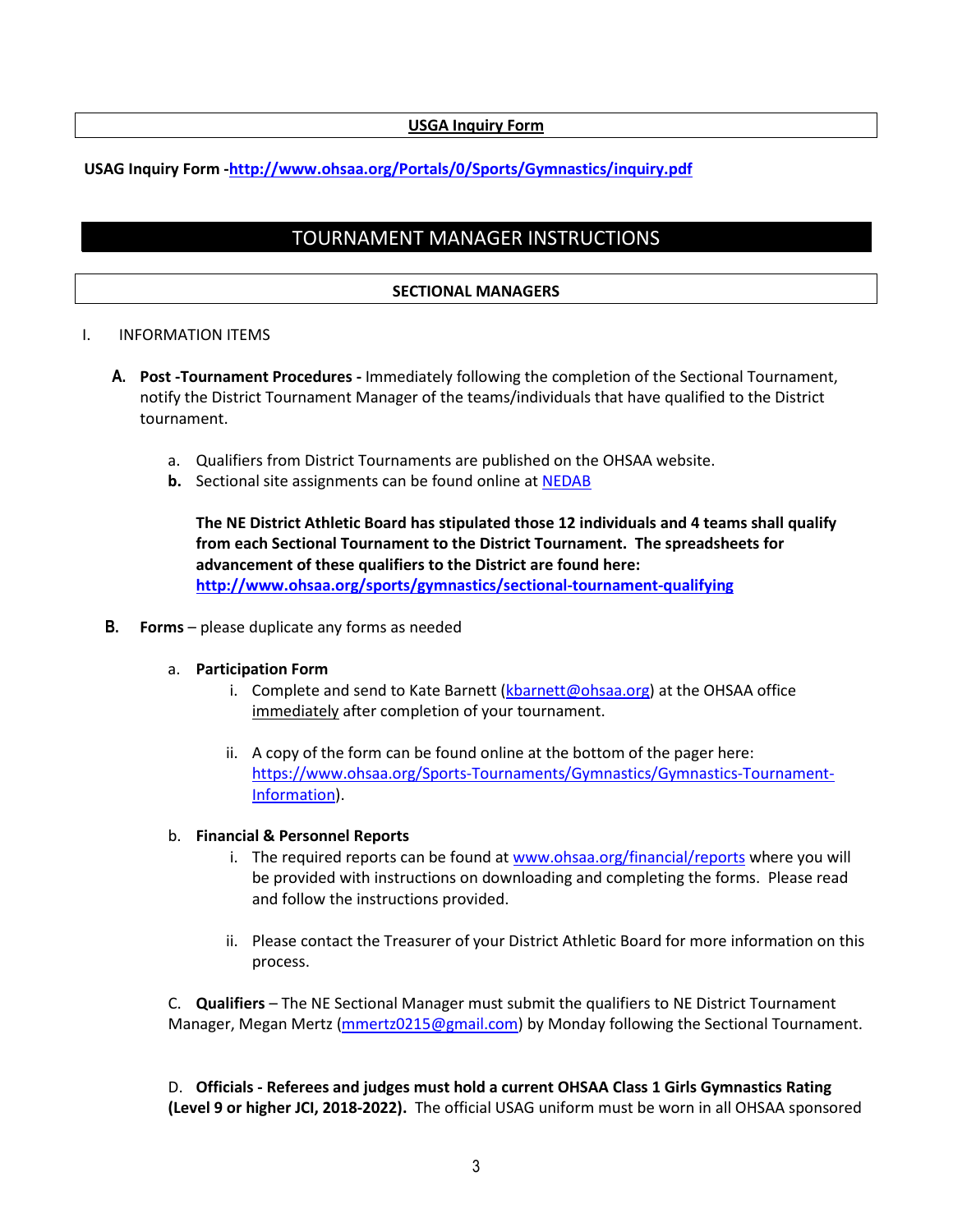gymnastics tournaments. Scorers and Timers should be trained, experienced adults (non-high school student) in all tournaments. When you inform officials of the time and place of the tournament, give them the names of other officials working at your tournament. This will permit arrangements for travel together when possible. If parking space is available, the Tournament Manager should reserve space for the officials. They should be notified of the reserved area and a parking permit provided. The responsibilities of efficient, competent scorers and timers cannot be over-emphasized. It is recommended that experienced school personnel be used and that they serve throughout the tournament. Be sure they are provided with signals that can be heard. A public address system should be available at all tournament sites.

E. **Security** – The tournament manger shall have sufficient police security to insure adequate, normal protection before, during and after the tournaments.

F. **Medical Services** – a physician or licensed athletic trainer shall be available during the tournaments.

**G. Health and Safety Procedures** Since COVID-19 is still prominent within our communities, Tournament Managers are encouraged to review and implement protocols outlined in the OHSAA Contest and Event Management Guidelines manual found [here.](https://ohsaaweb.blob.core.windows.net/files/SchoolResources/ContestMgtGuidelines.pdf?sv=2017-04-17&sr=b&si=DNNFileManagerPolicy&sig=itMW5EMyFAKFUKPMhFhmi1rEVLYimtGTeeBATYlSEMI%3D)

The OHSAA does not have any mandates regarding Covid-19 protocols and supports the discretion of State and local heath authorities regarding sites and safety of participants and spectators.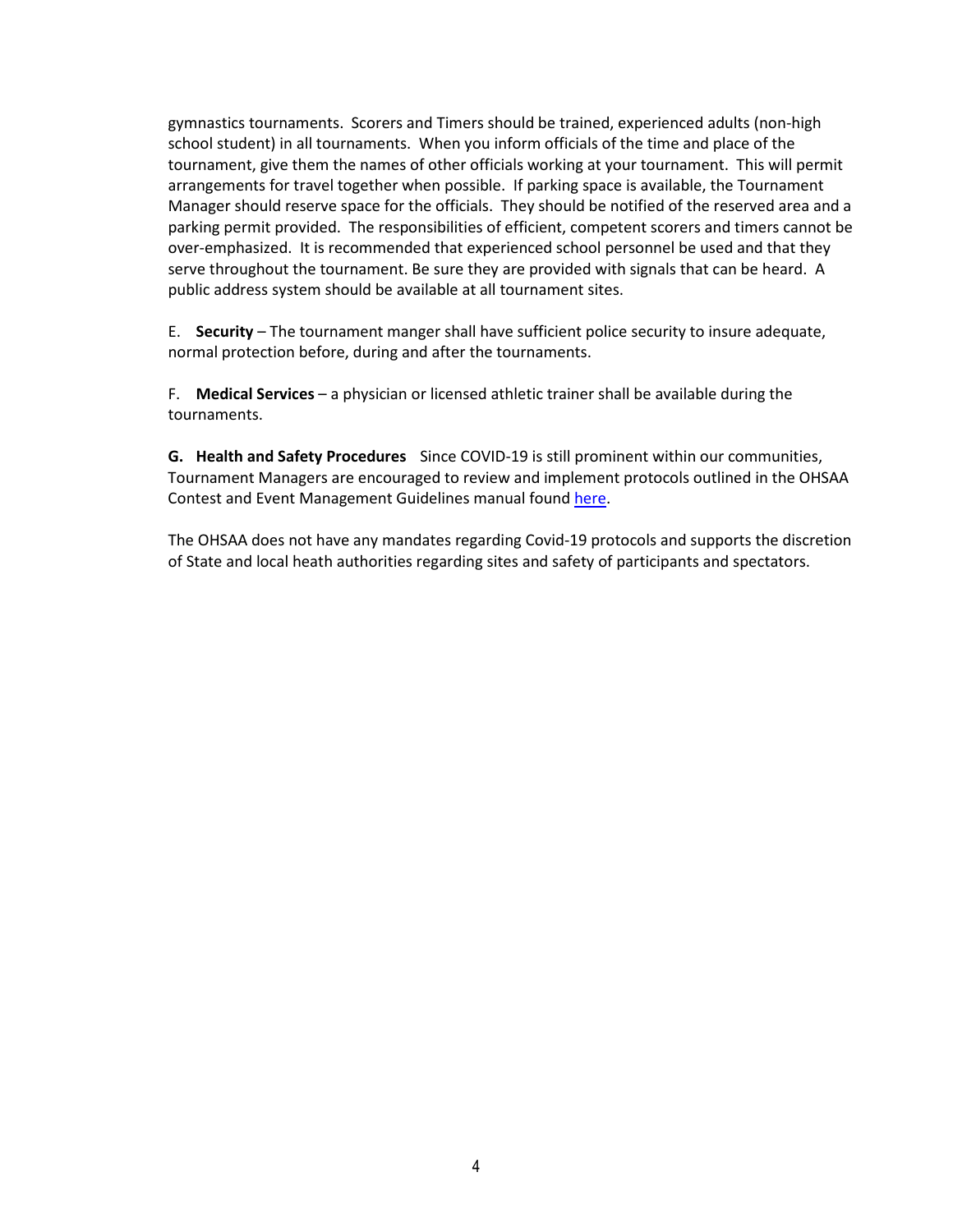# TOURNAMENT MANAGER INSTRUCTIONS

#### **DISTRICT MANAGERS**

#### I. INFORMATION ITEMS

- A. Qualifiers from the District to the State Tournament are published on the OHSAA website.
- B. District site assignments and District Qualifier Forms can be found online here: <https://www.ohsaa.org/sports/gymnastics/sectional-tournament-qualifying>

#### C. EMERGENCY CONTACT FORM

All coaches, paid and volunteer, must be listed on the school's Emergency Contact Form. This form represents that each coach is board-approved and possesses all the credentials required by the OHSAA and the state of Ohio to be authorized to coach an interscholastic team. Managers can access this form for all schools assigned to his or her tournament. No credentials for coaching on the floor shall be issued to any person not included on this form. Please see the instructions at the back of this manual on this process.

#### **II. Forms – please duplicate forms as needed**

#### A. **Qualifiers**

- 1. Sectionals to Districts please coordinate with Sectional Tournament Managers to arrange for the electronic transfer of the necessary information for your qualifiers. – **Northeast District Only**
- 2. Districts to State Instructions regarding this process are included in the tournament regulations. See the qualifying forms found for your reference here: <https://www.ohsaa.org/sports/gymnastics/sectional-tournament-qualifying>
- 3. Qualifiers Information –This information is posted to our website so please direct coaches to the gymnastics page here: [https://www.ohsaa.org/Sports-](https://www.ohsaa.org/Sports-Tournaments/Gymnastics/2021-22-OHSAA-Gymnastics/2021-22-OHSAA-Gymnastics-Tournament-Coverage)[Tournaments/Gymnastics/2021-22-OHSAA-Gymnastics/2021-22-OHSAA-Gymnastics-](https://www.ohsaa.org/Sports-Tournaments/Gymnastics/2021-22-OHSAA-Gymnastics/2021-22-OHSAA-Gymnastics-Tournament-Coverage)[Tournament-Coverage](https://www.ohsaa.org/Sports-Tournaments/Gymnastics/2021-22-OHSAA-Gymnastics/2021-22-OHSAA-Gymnastics-Tournament-Coverage)

#### B. **Participation Form – (All Districts except the Northeast)**

- 1. Complete and send to Kate Barnett [\(kbarnett@ohsaa.org\)](mailto:kbarnett@ohsaa.org) at the OHSAA office immediately after completion of your tournament.
- 2. A copy of the form can be found online at the bottom of the page here [https://www.ohsaa.org/Sports-Tournaments/Gymnastics/Gymnastics-Tournament-](https://www.ohsaa.org/Sports-Tournaments/Gymnastics/Gymnastics-Tournament-Information)[Information](https://www.ohsaa.org/Sports-Tournaments/Gymnastics/Gymnastics-Tournament-Information)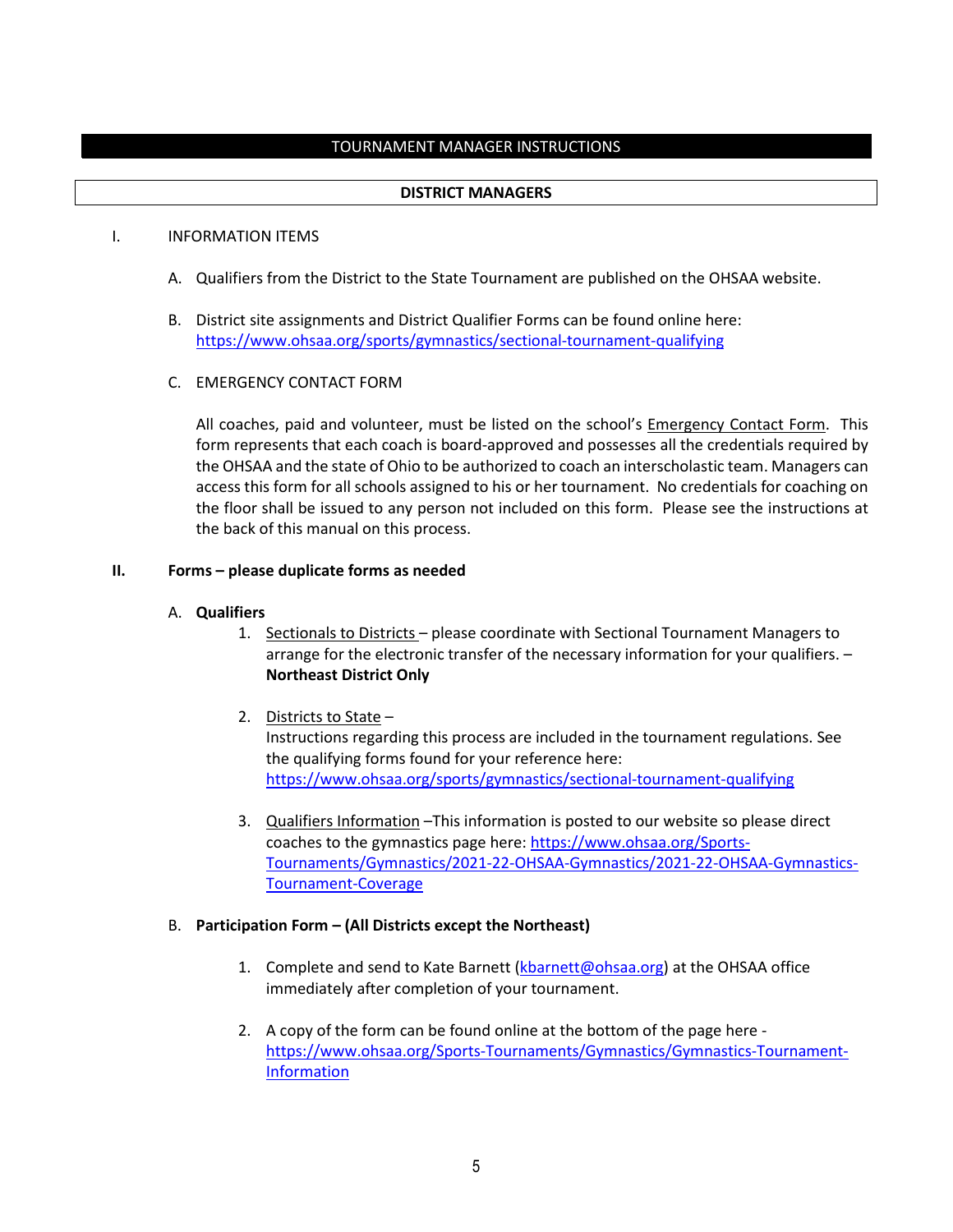# C. **Financial & Personnel Reports**

- i. The required reports can be found a[t www.ohsaa.org/financial/reports](http://www.ohsaa.org/financial/reports) where you will be provided with instructions on downloading and completing the forms. Please read and follow the instructions provided.
- ii. Please contact the Treasurer of your District Athletic Board for more information on this process.
- **D. Officials - Referees and judges must hold a current OHSAA Class 1 Girls Gymnastics Rating (Level 9 or higher JCI, 2018-2022.)** The official USAG uniform must be worn in all OHSAA sponsored gymnastics tournaments. Scorers and Timers should be trained, experienced adults (non-high school student) in all tournaments. When you inform officials of the time and place of the tournament, give them the names of other officials working at your tournament. This will permit arrangements for travel together when possible. If parking space is available, the Tournament Manager should reserve space for the officials. They should be notified of the reserved area and a parking permit provided. The responsibilities of efficient, competent scorers and timers cannot be over-emphasized. It is recommended that experienced school personnel be used and that they serve throughout the tournament. Be sure they are provided with signals that can be heard. A public address system should be available at all tournament sites.

**E. Security** – The tournament manger shall have sufficient police security to insure adequate, normal protection before, during and after the tournaments.

**F. Medical Services** – a physician or licensed athletic trainer shall be available during the tournaments.

**G. Health and Safety Procedures** Since COVID-19 is still prominent within our communities, Tournament Managers are encouraged to review and implement protocols outlined in the OHSAA Contest and Event Management Guidelines manual found [here.](https://ohsaaweb.blob.core.windows.net/files/SchoolResources/ContestMgtGuidelines.pdf?sv=2017-04-17&sr=b&si=DNNFileManagerPolicy&sig=itMW5EMyFAKFUKPMhFhmi1rEVLYimtGTeeBATYlSEMI%3D)

The OHSAA does not have any mandates regarding Covid-19 protocols and supports the discretion of State and local heath authorities regarding sites and safety of participants and spectators.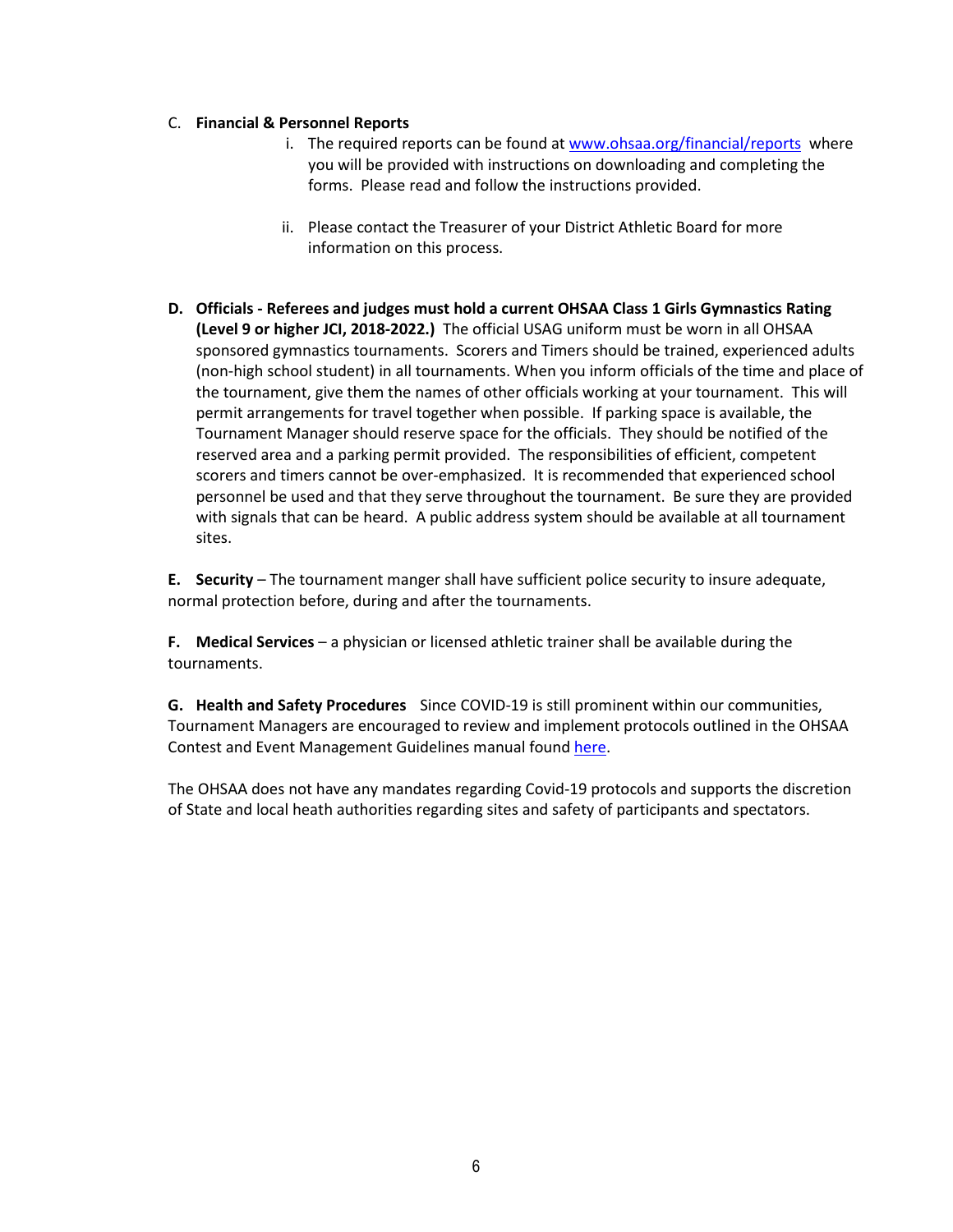# TICKET AND AWARDS INFORMATION

#### **TICKETING**

Managers conducting tournaments at all levels must follow appropriate ticket management procedures.

- a. All OHSAA Tournament tickets will be conducted online. There will be no tickets sold at the gate; however, a QR code will be available at the gate, which will direct them to purchase an online ticket.
- b. Every person who pays admission shall receive an online ticket.
- c. Adherence to the procedures below will insure better control of gate proceeds and attendance.
- d. All information regarding tickets will come from Jacki Windon, OHSAA staff.

Jacki Windon **E**: [jwindon@ohsaa.org](mailto:jwindon@ohsaa.org) **B**: 614-549-6973

#### **ONLINE/DIGITAL TICKETING INFORMATION FOR FANS**

Fans may visit [www.ohsaa.org/tickets](http://www.ohsaa.org/tickets) to purchase tickets.

HTT will provide customer support to those purchasing tickets. By phone: 1-866-488-4849 By email: [fansupport@hometownticketing.com](mailto:fansupport@hometownticketing.com)

#### **AWARDS**

Any Tournament with ties for awards may contact Travis at Croton Craft [\(crotoncraft@gmail.com\)](mailto:crotoncraft@gmail.com).

Please indicate the event, district and mailing address to ship the awards.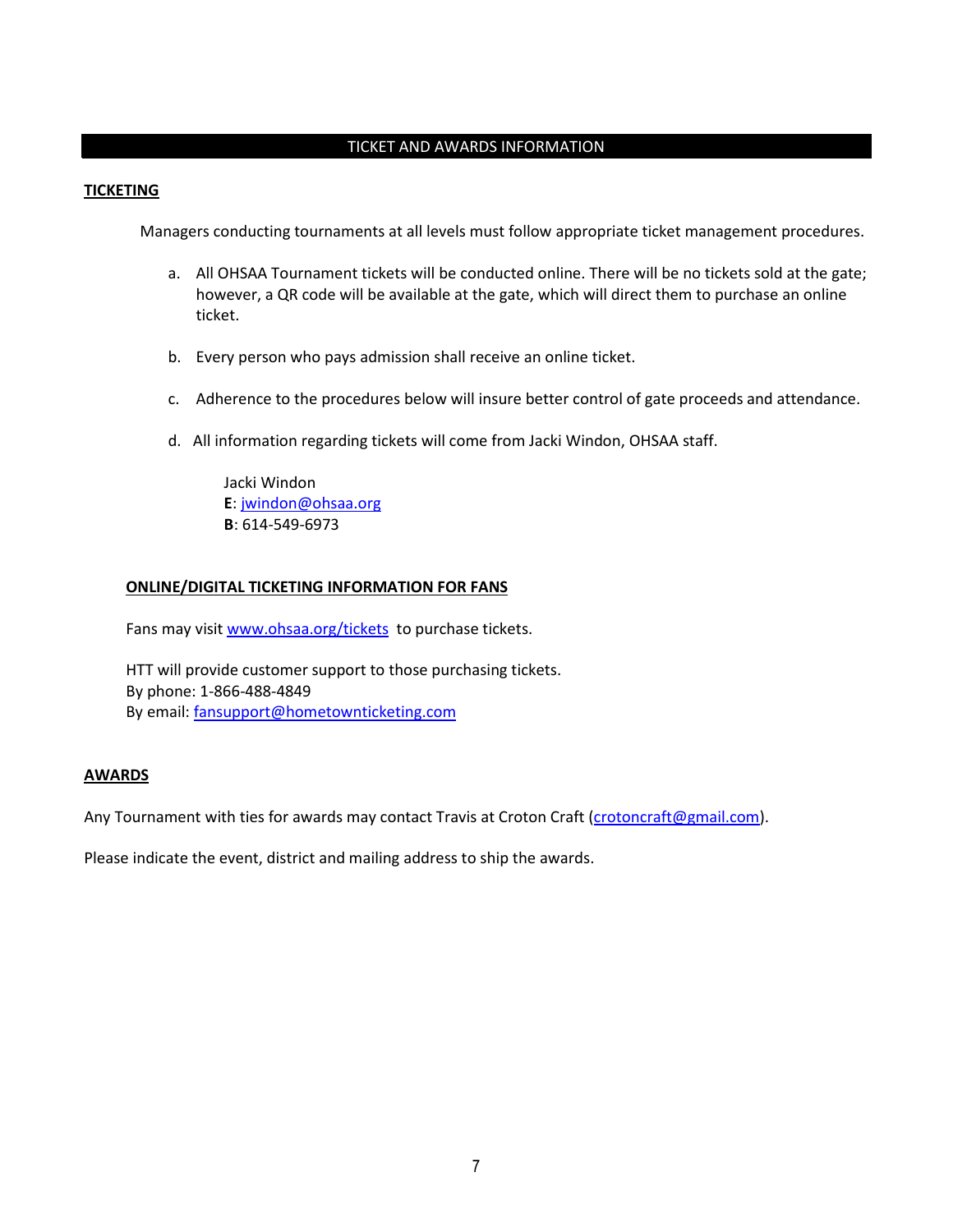

# 2022 OHSAA GIRLS GYMNASTICS Tournament Participation Form

The OHSAA Board of Directors semi-annually sets up the representation from each district based upon the number of teams actually participating in the tournaments. Please list the school and the number of participants that actually participated in the tournament.

|    | <b>Tournament Date:</b>                                     |   |    |                                                                                                                       | District:        |              |   |
|----|-------------------------------------------------------------|---|----|-----------------------------------------------------------------------------------------------------------------------|------------------|--------------|---|
|    | <b>Tournament Location:</b>                                 |   |    |                                                                                                                       | Girls:           |              |   |
|    | <b>Tournament Manager:</b>                                  |   |    |                                                                                                                       | <b>Division:</b> | $\mathbf{I}$ |   |
|    |                                                             |   |    | Schools Represented by Teams (3 or more athletes on each event)                                                       |                  |              |   |
|    | <b>School (alphabetical order)</b>                          | # |    | School (alphabetical order cont'd)                                                                                    |                  |              | # |
| 1  |                                                             |   | 11 |                                                                                                                       |                  |              |   |
| 2  | <u> 1989 - Johann Barbara, martin amerikan personal (</u>   |   | 12 |                                                                                                                       |                  |              |   |
| 3  | <u> 1989 - Johann Stoff, Amerikaansk politiker († 1908)</u> |   | 13 | <u> 1989 - Johann Barbara, martin amerikan basar dan basa dan basa dan basa dalam basa dalam basa dalam basa dala</u> |                  |              |   |
| 4  |                                                             |   | 14 |                                                                                                                       |                  |              |   |
| 5  |                                                             |   | 15 |                                                                                                                       |                  |              |   |
| 6  |                                                             |   | 16 | <u> 1980 - Andrea Station Barbara, amerikan per</u>                                                                   |                  |              |   |
| 7  |                                                             |   | 17 |                                                                                                                       |                  |              |   |
| 8  | <u> 1989 - Johann Stoff, Amerikaansk politiker († 1908)</u> |   | 18 | <u> 1980 - Johann Barbara, martin amerikan basar dan berasal dan berasal dalam basar dalam basar dalam basar dala</u> |                  |              |   |
| 9  |                                                             |   | 19 | <u> 1989 - Johann Barbara, martin amerikan basar dan basa dan basa dan basa dalam basa dalam basa dalam basa dala</u> |                  |              |   |
| 10 | <u> 1989 - Johann Barbara, martin amerikan personal (</u>   |   | 20 | <u> 1980 - Johann Barbara, martin a</u>                                                                               |                  |              |   |
|    |                                                             |   |    | Schools Represented by Individuals (less than 3 per event)                                                            |                  |              |   |
|    | <b>School (alphabetical order)</b>                          | # |    | School (alphabetical order cont'd)                                                                                    |                  |              | # |
| 1  |                                                             |   | 6  |                                                                                                                       |                  |              |   |
| 2  |                                                             |   | 7  |                                                                                                                       |                  |              |   |
| 3  |                                                             |   | 8  |                                                                                                                       |                  |              |   |
| 4  |                                                             |   | 9  |                                                                                                                       |                  |              |   |
|    |                                                             |   |    |                                                                                                                       |                  |              |   |
| 5  |                                                             |   | 10 | <b>Schools Registered That Did Not Participate</b>                                                                    |                  |              |   |
|    |                                                             |   |    |                                                                                                                       |                  |              |   |
| 1. |                                                             |   |    |                                                                                                                       |                  |              |   |
|    |                                                             |   |    | $\overline{4}$ .                                                                                                      |                  |              |   |
|    |                                                             |   |    |                                                                                                                       |                  |              |   |
|    |                                                             |   |    | Return to Kate Barnett at the OHSAA at kbarnett@ohsaa.org                                                             |                  |              |   |
|    |                                                             |   |    | as soon as the tournament has concluded                                                                               |                  |              |   |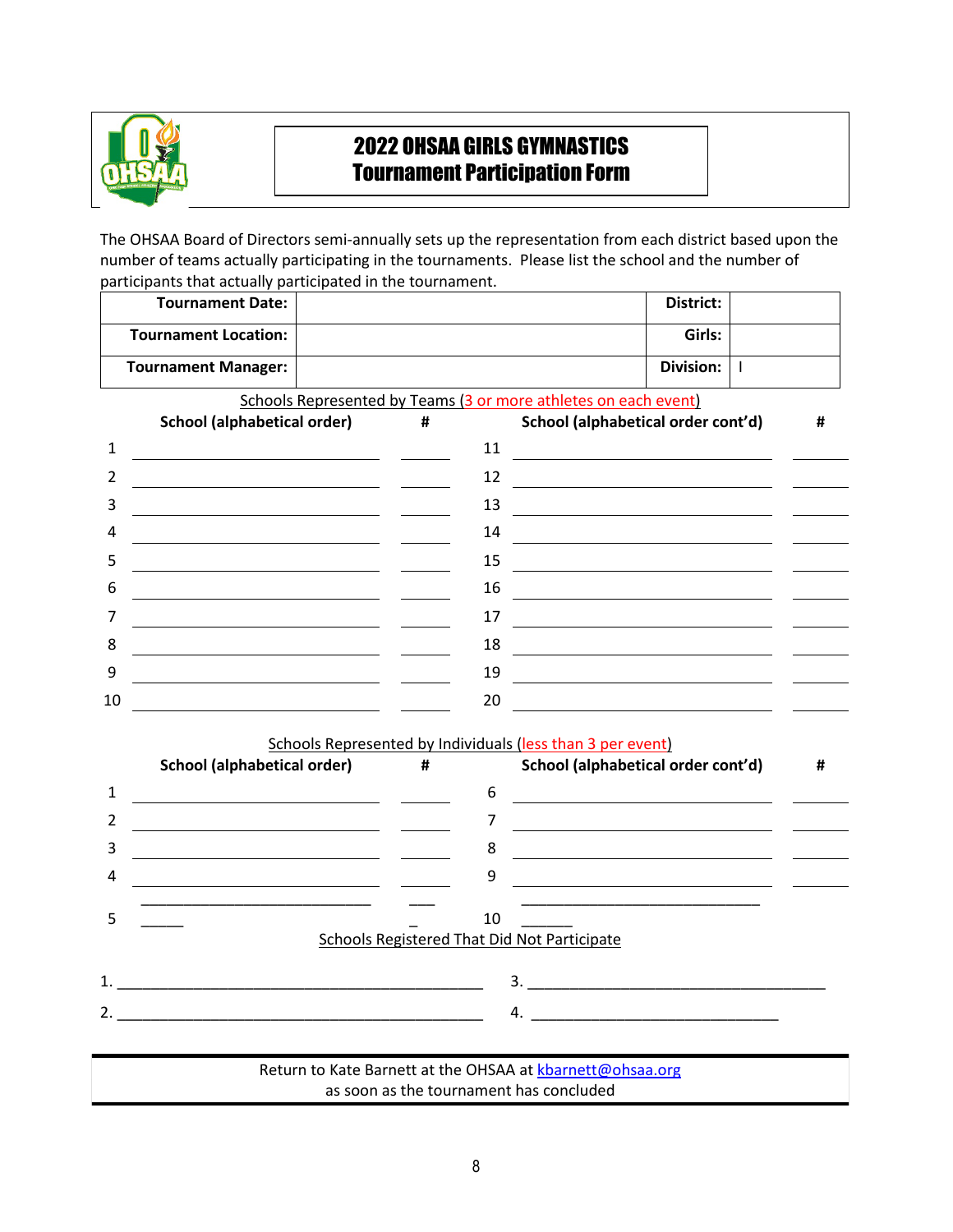#### ADDITIONAL TOURNAMENT INFORMATION

Below are some best practices for tracking logistics to host gymnastics events.

- I. Pre-Tournament Responsibilities
	- a) After receiving entry form from schools, send coaches:
		- 1) Map and directions
		- 2) Information about food that is available for purchase at tournament location
		- 3) Date and time of coaches meeting
		- 4) Schedule of warm-up rotation
		- 5) Dressing facilities available
		- 6) Exact equipment specifications
	- b) Distribute Tournament Information to Media newspaper, radio, T.V., etc. Securing a publicity person is encouraged.
	- c) Familiarize yourself with the responsibilities of the scorer and timers in order to supervise their work.
	- d) Have extra equipment available in case of damage or malfunction. Check to make sure equipment is in good condition at all times.
	- e) Meet with District Athletic Board representatives
	- f) Secure workers
		- 1) Tournament Referee
		- 2) Two judges per events
		- 3) Two computer scorers and back up hand scorers
		- 4) Warm up and Event Times
			- i. Beam Routine and Fall Timer
			- ii. Bars Fall Timer
			- iii. Floor Routine Timer
		- 5) Runners One to two per event
		- 6) Admissions Personnel and Program Sellers
		- 7) Bar Setters
		- 8) Music Personnel
		- 9) Score and Start Value Flashers One to Two per event
		- 10) Publicity Chair
		- 11) Hospitality Chair
		- 12) Registration Personnel
		- 13) Warm-up Supervisor and Staff
- II. Equipment
	- a) Four score flasher boards or overhead projectors
	- b) Chalk container with chalk
	- c) Metric tape measure and rope
	- d) Tools: hammer, pliers, Allen wrench, screwdriver, adjustable wrench
	- e) Extra bar rail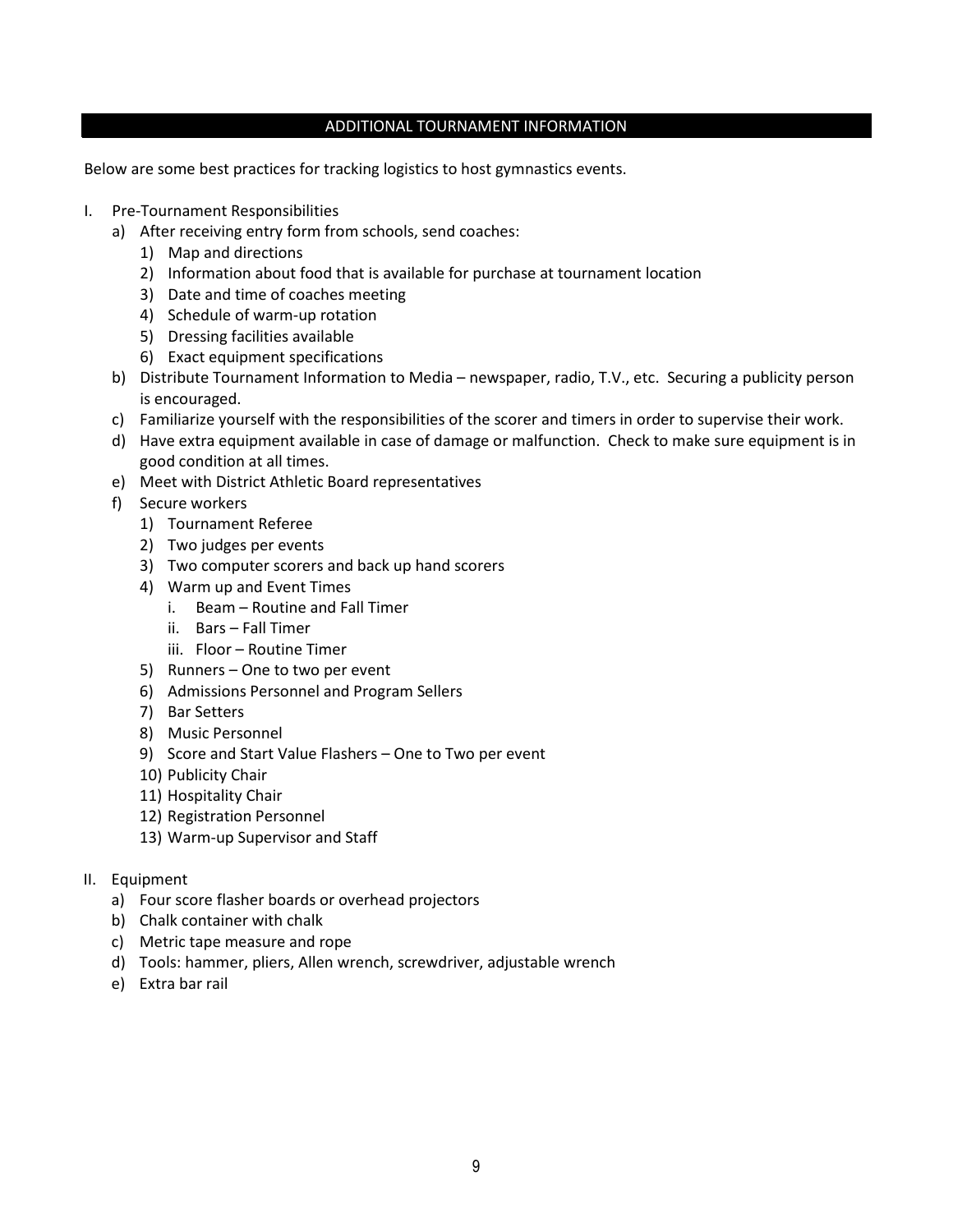#### APPARATUS SPECIFICATIONS

**The following applies to all events:** Up to 9" of any combination of supplemental matting in addition to maximum allowable competition landing surface of 24 cm. One manufactured skill cushion or sting mat may also be used in addition to the

- maximum allowable landing mats. If the skill cushion is 8" in thickness, it must be a minimum of 5' x10'; however, it is
- recommended that the skill cushion be as close as possible to the dimensions of the competition landing mat. Abutted mats:
- When two mats are abutted, they should be secured at the joining with ties or tape to prevent an open space between the mats.

A sting mat may also be used by itself or in addition to the skill cushion. Whenever a 4" supplemental mat is used, it must be 7' X 10'.

In addition to what is currently allowed for Optional competitions for mounting the apparatus (as found in the *Rules and Policies*), the gymnast is allowed to stand on an 8" skill cushion for uneven bars or balance beam mounts. For mounting purposes, a mount mat (not a springboard) may be placed on the 8 inch skill cushion.

#### **VAULT**

**The vault table is required. For round off entry vaults, a manufactured safety zone mat is required for training and competition. A safety zone mat must be placed snuggly around the board so there is no space between the board and the mat. The safety zone mat may be used for other vaults in any position.**

Vault Table Height = 135 cm maximum

# **Measurement is from the front of the table**

Runway: Length = 76' minimum, 82' maximum; Thickness = a minimum of  $1\frac{3}{8}$ " (+/- $\frac{1}{8}$ ") is required for the vault runway.

Matting for Landing Area: A minimum of 6' wide x 12' long x 4-4 3/4"(12 cm) thickness is required over the base mat. An 8' x18'

mat is recommended. An additional 4" or 4 ¾" landing mat may be used.

Any combination of matting systems is permitted provided that the total thickness does not exceed  $10'' +$  34" (24 + 3 cm) and all

landing mats are uniform in width and length.

# **VAULT EQUIPMENT**:

- 1. The regulation landing mats (plus allowable skill cushions) may be placed on top of a solid foam pit landing area for vault.
- 2. All manufactured models of the new vault table (including "retro-fit" tables that are inserted into the uprights of the old horse) are allowed for OHSAA competition, provided that they are capable of being adjusted to the various height specifications allowed for OHSAA athletes. A mat is required to be placed in front of the support of the vault table. A mat which is no higher than the low edge of the front of the board may be used
- 3. A hand placement mat may be used on the runway but not on the vault board.
- 4. No tape or chalk is permitted on the vault table.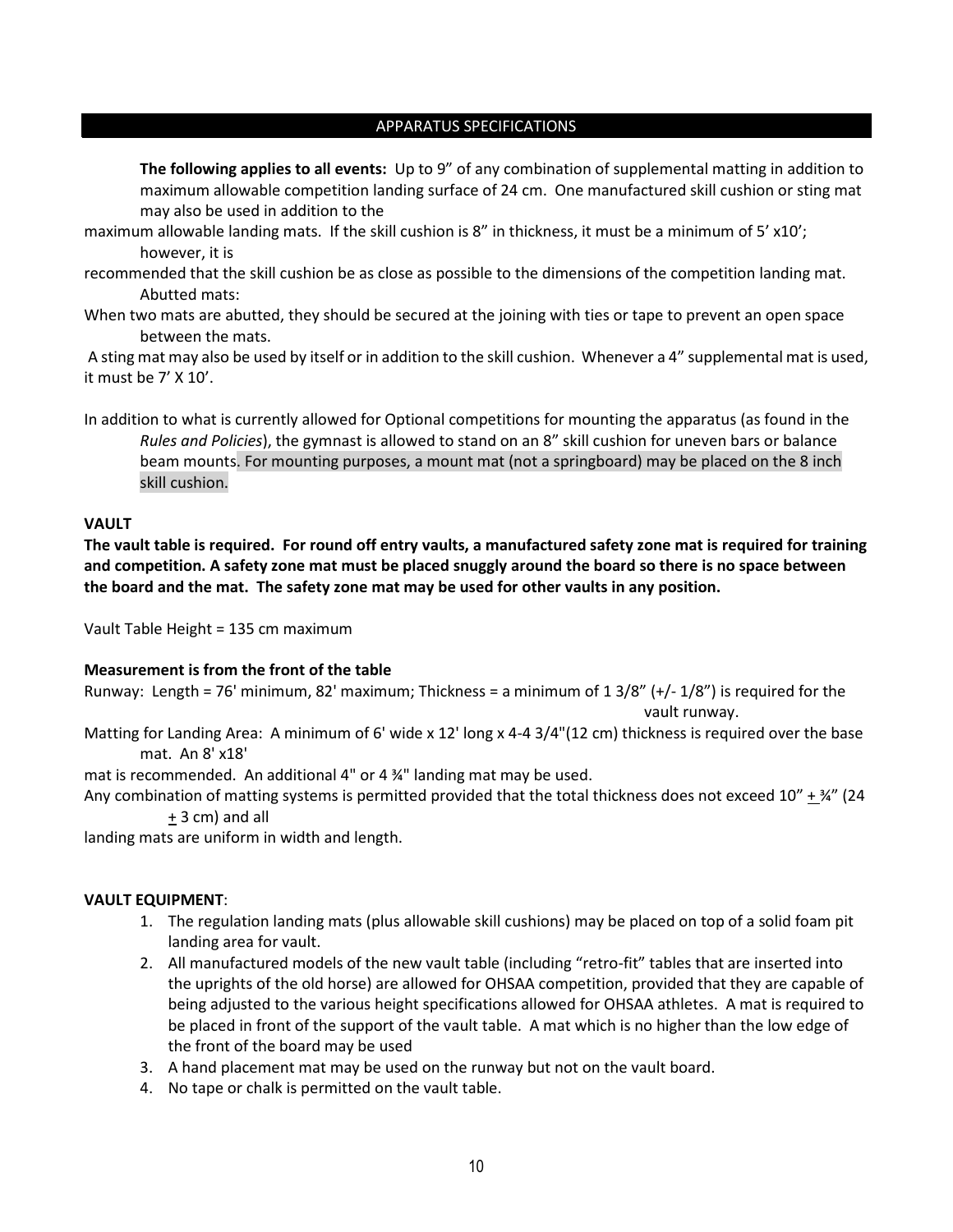- 5. Manufactured hand placement mats, Velcro side down, shall be required for both warm-ups and competition for round-off entry vaults only. The hand placement mats shall no longer be used as a visual aid for hurdle placement or any other vaults.
- 6. It is permissible to place athletic tape or velcro strips along the width of the vault runway. The markings should be removed no later than at the end of rotation. None of these markings listed shall be wider than 2". The judge must issue a warning before taking a deduction if that 2" measurement is exceeded.

# **UNEVEN BARS**

Low bar =  $166 + 1$  cm High bar =  $246 + 1$  cm

Bars must close to a minimum of 130 cm and extend to a maximum spread of 180 cm.

In accordance with Junior Olympic guidelines, based on the best interest of the gymnast's safety, it is permissible to adjust the high bar and/or low bar to a height which exceeds (or is lower than) the F.I.G. specifications provided that after such adjustment, the bars remain within the allowances identified by the manufacturer of the apparatus. In addition, the distance (spread) between the bars may be set to the preference of the athlete, provided after such adjustment, the bars remain within the allowances identified by the manufacturer of the apparatus.

Schools with Bars that do not extend to 130 cm should inform visiting school at least a week in advance.

Tournament: Uneven Bars will extend to 180 cm.

Measure: Height of bars from the top of the rail to the floor.

Width between the inside of the rails by vertical (plumb) line.

Mount and Dismount Areas: 18' minimum forward and rearward of the center of the bars is recommended.

Matting: 24' long x 6' wide x 4-4 3/4" thick. 8' width is recommended.

- A minimum of 12' from the center of the bars to the front and 12' to the rear. Matting may be adjusted up to 4' forward or backward for dismounts.
- Any combination of skill cushions (maximum of 9"using sting mats, 4" throw and/or 8" skill cushions) may be placed on top of the allowable competition landing mats in two separate areas (under the bars and/or at the dismount area). If an 8" skill cushion is used, it must a minimum of 5' X 10'.

# **BALANCE BEAM**

Height = 120 cm  $(47'' + \frac{1}{4}$ ") or 125 cm

Measure at both ends from the top of the beam to the floor.

Mount and Dismount Areas: 18' from each end of the beam is recommended.

Matting: Under the beam, a minimum of 6' wide x 4-4 3/4" thick.

Landing area, a minimum of 6' wide x 12' long x 4-4 3/4" thick.

- When space filler matting is needed to extend regular matting under the beam, the height and density of the filler matting should be as equal as possible to the regular matting.
- Note: If a landing mat is not provided at both ends of the beam, the area designated as "not a landing area" must be matted a minimum of 6' wide x 3' long x 4-4 3/4" thick. Schools should be informed one week before the meet when only one end dismount area is available. An additional 4  $\frac{3}{4}$ " or 4" landing mat may be used.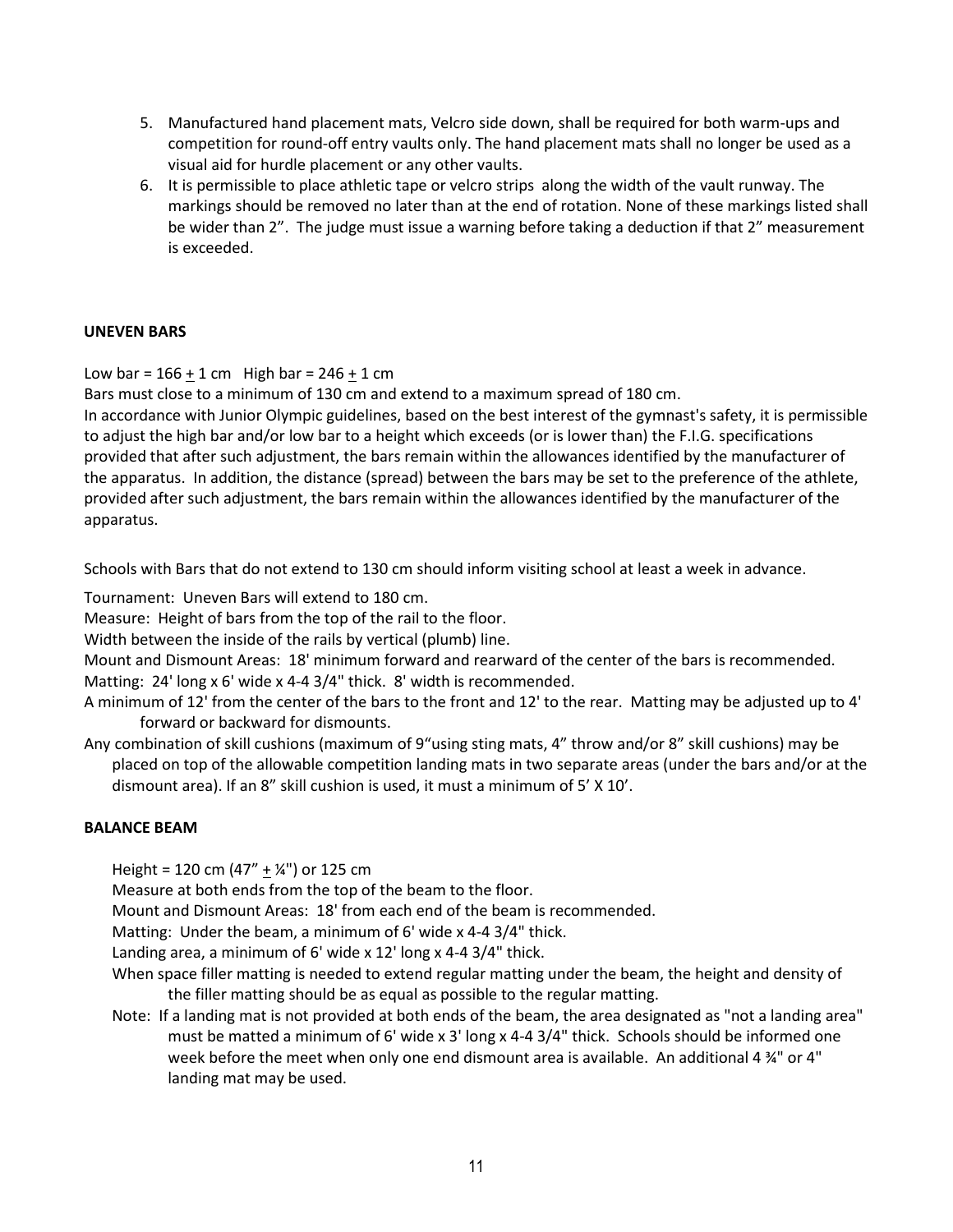Any combination of skill cushions (maximum of 9"using sting mats, 4" throw and/or 8" skill cushions) may be placed on top of the allowable competition landing mats in two separate areas (under the beam and/or at the dismount area). If an 8" skill cushion is used, it must a minimum of 5' X 10'.

It is strongly recommended that padding for the beam uprights and bases be used.

# **FLOOR EXERCISE**

12 m x 12 m (39' 4 7/16" x 39' 4 7/16")

Measure from the outside of the parallel boundary lines.

Matting: 1 1/4" + 1/4" thick ethafoam or similar cushion material spring floor mat. Any other must be approved in advance by all teams competing.

Two additional mats (skill cushions – each a maximum thickness of 8 inches/20 cm) can be placed separately on the

floor exercise area. Mats must be clearly marked to indicate actual boundary lines. Failure to mark mats will result in a

-.10 neutral deduction taken from average.

- If the skill cushion is 8" in thickness, it must be a minimum of 5' by 10'.
- A "sting" mat may also be placed on top of each of the up to 8" skill cushions.
- It is recommended that matting (panel mats) be placed around the outside corners of the floor exercise mat especially when on a concrete/wood floor.

Note: The additional matting does not have to be removed during the exercise. A coach is permitted to go onto the floor to place or remove a mat with no deduction.

All abutted mats should fit together without separation or be taped.

Spring/Reflex floors shall be used in all OHSAA competitions unless agreed upon in advance by competing schools..

# **SPRINGBOARD:**

Height =  $22$  cm  $\pm$  1.5 cm

Measure from the top of wood at the highest point to the floor.

- 1. The gymnast may use a springboard to mount.
- 2. MOUNTING RULES FOR BARS AND BEAM:
- 3. Standing mounts: The gymnast may stand (with or without a board) on one or two competition landing mats, and may also stand on an "up to 8-inch skill cushion" (sting or throw mat" that is placed on the competition landing mat(s) for dismount purposes.
- 4. Mounts using a spring board: The board may be placed on one competition landing mat(s) (one or two 10-12 cm mats or one 20 cm mat) or on the supplemental matting of 5-10 cm. (sting mat or 4" throw type skill cushion)
- 5. The board must be removed as soon as possible after the gymnast has mounted. If not removed, a deduction of 0.30 is taken from the average score by the Chief Judge.
- 6. Mounts that are preceded by one element prior to take off from the board will be allowed. If more than one element is performed before take-off from the board, a 0.20 deduction is taken by each judge. However, only the movement done after the feet leave the board will be evaluated.
- 7. A gymnast may use a spring board, training board, or panel mat for mounting. Gymnasts may NOT place a springboard on an 8-inch skill cushion for mounting purposes.

# **NON-REGULATION AND FAULTY EQUIPMENT:**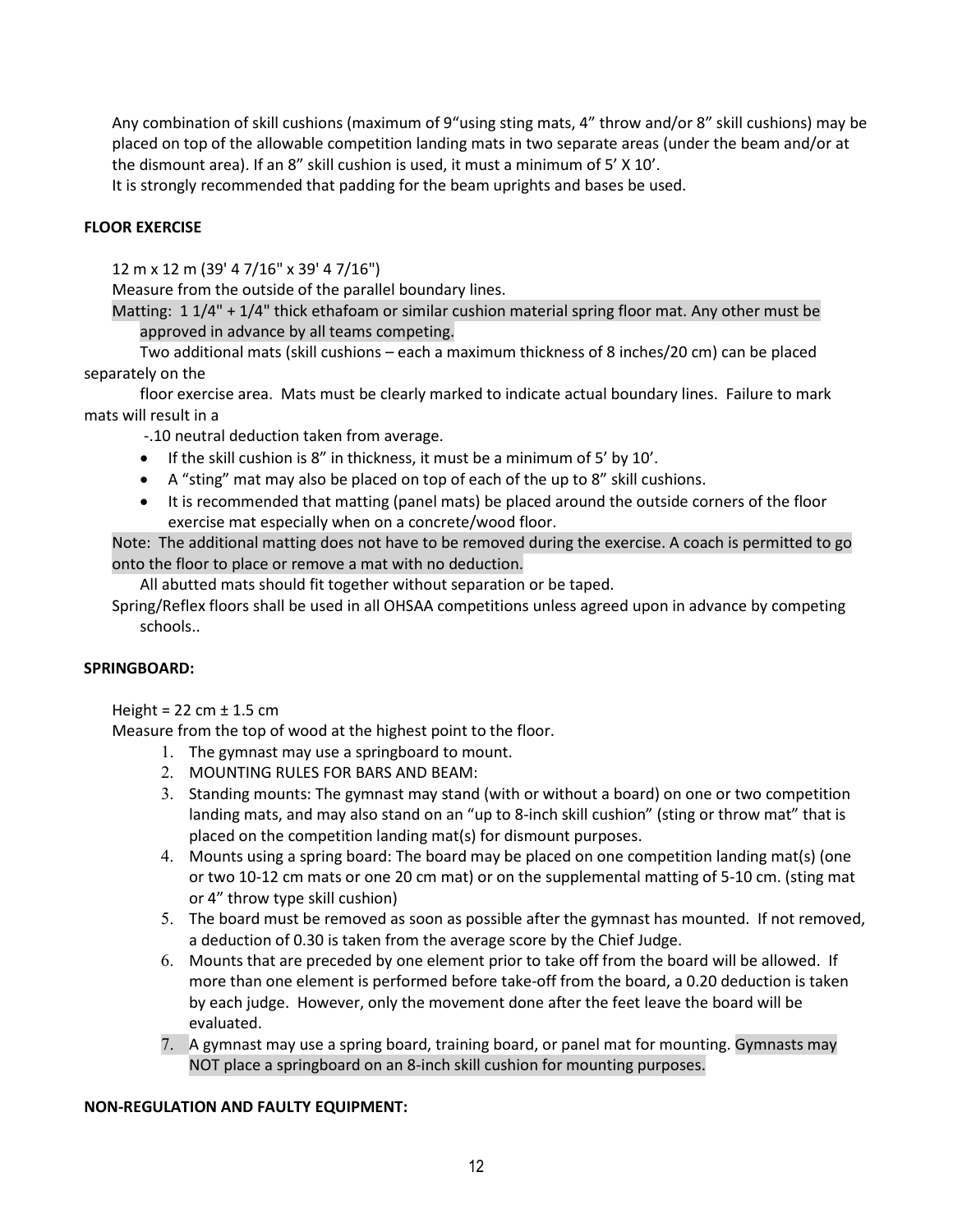- 1. The Meet or Tournament Director/Manager shall check all apparatus for safety and equipment regulations at all meets and OHSAA tournament competition.
- 2. When equipment breaks during warmups or competition and cannot be replaced or repaired, the same

procedures should be followed as for non-regulation equipment.

3. When equipment is faulty, or other problems arise, the Meet Referee/Chief Judge of the event will decide to

allow or disallow the gymnast to repeat her exercise. If the gymnast repeats the exercise, her score for the

event will be the score earned on the repetition.

#### **WARNING:**

- 1. Risk of injury to an athlete can be minimized, but this risk cannot be eliminated. Apparatus should be inspected for flaws that might lead to apparatus failure. Gymnasts should be in good health and trained to perform the skills included in each exercise.
- 2. When the coach or supervisor is not in the room, the gymnasts or any other students or individuals should not use apparatus and/or equipment.
- 3. A bonded manufacturer of gymnastics apparatus or mats should manufacture apparatus. No apparatus should be altered except with a part, or parts, specifically designed for the purpose and manufactured by a bonded company.

#### **UNIFORMS**

The OHSAA shall follow the USAG Junior Olympic rules for competition in regard to competitors' uniforms. Therefore, a gymnast shall present herself in the proper attire for both warm-ups and competition. (No bare midriffs, backless leotards, T-shirts, Boxer or compression shorts). Leotard and/or warm-up suit shall be worn for opening, closing and award ceremonies. Leg opening on competitive leotards must NOT be cut or rolled above the gymnast's hip bone. A deduction will be applied for an infraction. For competition, the gymnast may wear a sleeveless leotard and may be barefooted or wear gymnastics footwear. Clarification: If underwear is visible due to the cut of the leotard, warn the coach of the athlete. If they do not correct it, take a deduction on the subsequent event. Underwear should not be intentionally visible throughout the entire routine. However, if briefs or bra straps show due to activity, do not take the deduction. Judges need to use common sense. Sports bras if visible must be the same color as the predominant color of the upper portion of the leotard which surrounds the sports bra.

# **NOTE: Leotards may have the school name or the school's mascot on them, but they may not display any other marking except as is permitted within the OHSAA uniform regulations contained within this publication.**

For a competitor who presents with improper attire during touch warm-ups and/or competition, a 0.20 deduction shall be taken from the gymnast's first event score when it is noticed by the officials, following a warning. This deduction shall be taken by the meet referee or chief judge in the event there is no referee. Please note: proper competition uniform consists of a leotard only.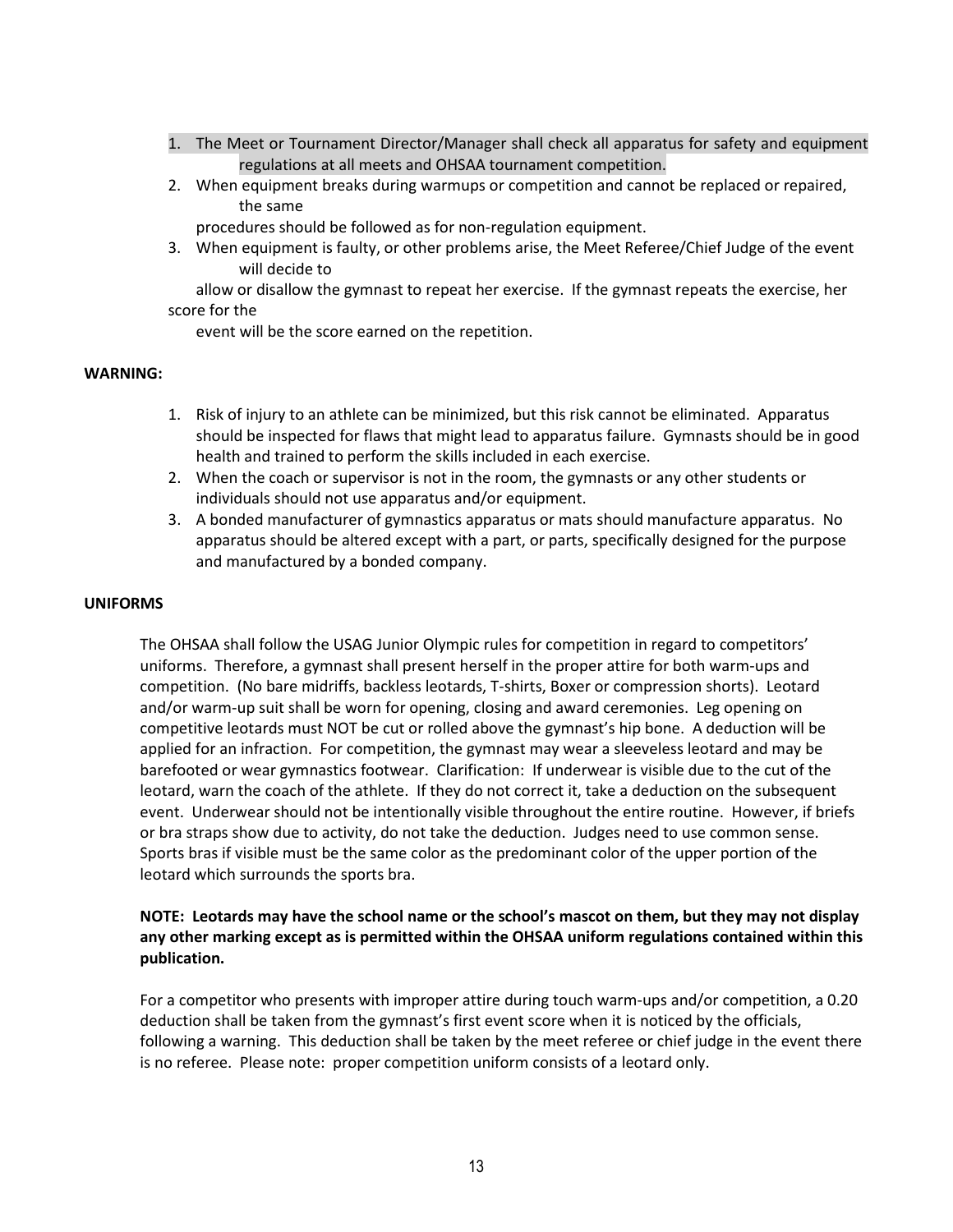For the pre-meet or tournament parade or march, athletes must be attired in warm-up clothing or school-issued uniforms. If there is no regular team uniform, the gymnasts may march wearing identical tee shirts with school logos and shorts or warm-up pants.

Note: During general warm-ups, athletes are not permitted to wear improper attire such as compression shorts, boxer shorts, tee shirts, etc. The reason for this prohibition is the safety of the gymnast, and the OHSAA strongly discourages any deviation from this recommendation; however, there is no penalty for failure to comply.

It is unacceptable and shall be considered **unsporting conduct** (subject to ejection) if a student-athlete removes her leotard in any area within the view of the public. This includes but is not restricted to the competition and warm-up areas. All facilities make locker rooms available to student-athletes, and it is in this environment that the gymnast shall make any changes of uniform.

PENALTY: Ejection from the contest for unsporting conduct. This requires that the gymnast be ineligible for the next two gymnastics contests.

#### **JEWELRY**

**Jewelry is not permitted during competition and warm-ups AND MUST BE REMOVED. No warning shall be issued. The deduction is .20 on the first event that it is noticed by the officials and a .30 unsporting conduct penalty for any subsequent event**. Note: In all other OHSAA adopted national playing rules, jewelry is not permitted. The ultimate responsibility for compliance with this rule rests with the coach as well as the student athlete. NOTE: The covering of jewelry is not acceptable. Officials are requested to ensure that jewelry that is covered be removed immediately.

# WARM-UP PROCEDURES

Assuming that a Capitol Cup Format is being used, once warm-ups are completed in the auxiliary gym, the gymnasts will move to the competition gym. Touch warm-ups will proceed as follows:

**Vault** – Each team will take a touch. A maximum of three vaults per gymnast is permitted. Immediately after the team has touched, it will compete. The next team in the rotation will then take its touch and compete immediately thereafter. Individual competitors should block their time with the team that is either before or after them in the rotation.

**Bars** – Each team and individual shall take a touch (30 seconds per gymnast not including the time to reset the bars). Teams may block their time together. If a team has fewer than six gymnasts, calculate accordingly. Immediately after the team has touched, it will compete. The next team in the rotation will then take its touch and compete immediately thereafter.

**Beam** – The first three competitors in order shall individually take a 30 second touch. Then the first competitor competes. When the first competitor finishes, the fourth competitor takes her 30-second touch after time is given to adjust matting and/or the board. The second gymnast then competes after which the fifth athlete in the competition order shall touch. This continues through the entire rotation.

**Floor** – The first half and second half touch procedure will apply as much as possible. Due to individuals and teams being in the same rotation, some teams may have to split for the first half and second half touch warm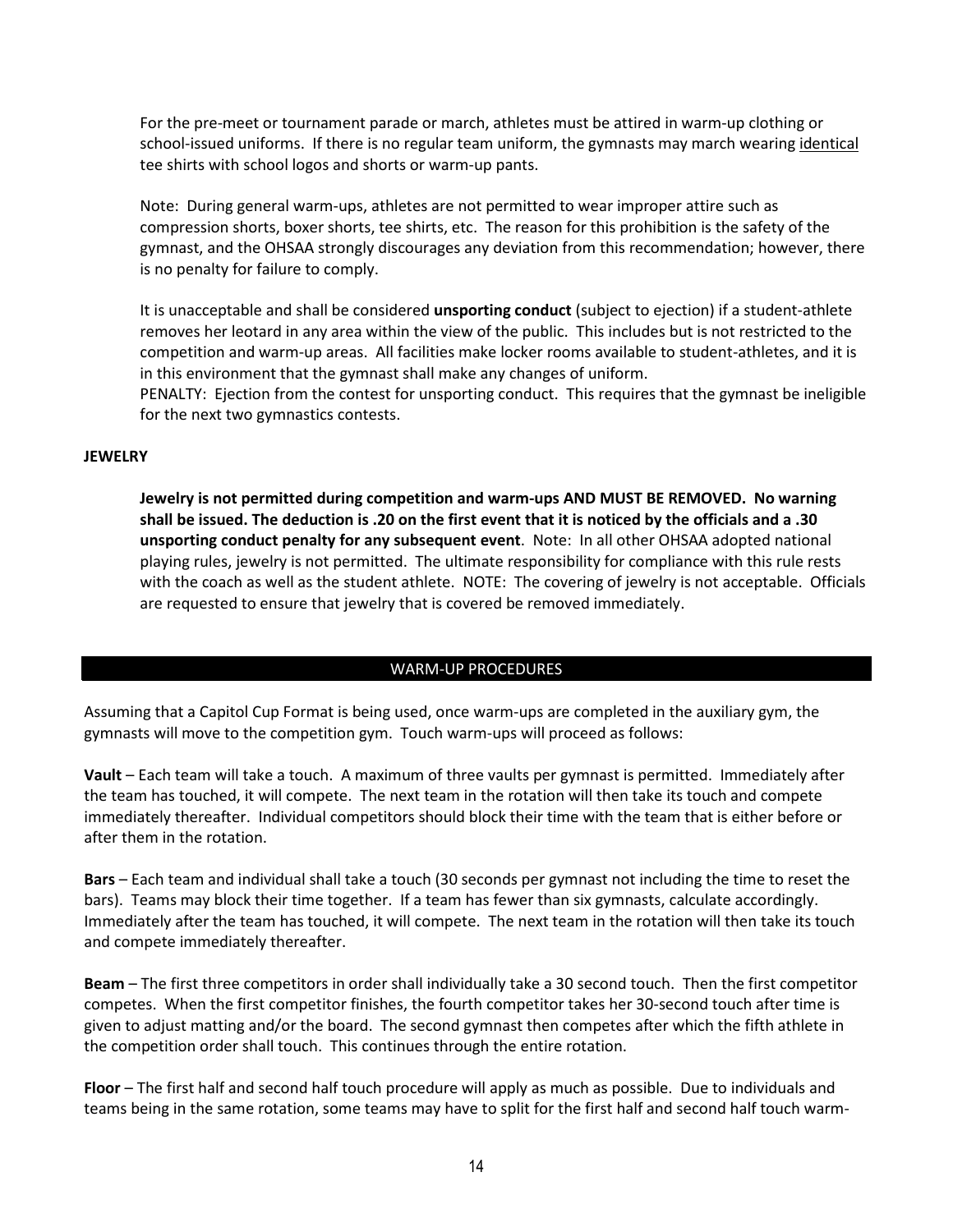up. Immediately after the first group has touched, it will compete. Individuals should block their time with the team either before or after them in the rotation.

Coaches should be advised to have their gymnasts stay in the waiting area prior to and after they compete. Note: vaulting boards do not need to be measured since air boards are no longer used.

**The Tournament Manager shall supply to each judges' table (Chief Judge) and to all coaches the list of all competitors on each event in competition order (rotation sheet). This is extremely important so that the Chief Judge is aware of the number of competitors and their order in the competition. All coaches have the right to this information in advance as well.**

# COACHING CREDENTIALS – VERIFICATION PROCESS

# **How to Access OHSAA School Emergency Contact Forms – Tournament Managers**

The OHSAA emergency contact form will contain the name, cell phone and email address of the school principal, athletic director, head coach and any assistant coaches on file with the school's myOHSAA account. The names of all coaches paid and volunteer who have been Board-approved and who possess a current Pupil Activity Program Permit should be listed on this form. **Managers shall not issue credentials to be present on deck or in any area where athletes are gathered to an individual who is not listed on this form.**

- 1. Login to your myOHSAA account. <https://officials.myohsaa.org/Logon> If you do not know your login credentials, click the "Forgot Login" link, enter the email address to which this email was sent and submit. You will receive an email from [info@myOHSAA.org](mailto:info@myOHSAA.org) which will contain your username and a link to reset your password.
- 2. Once you are logged into your myOHSAA account, clear any and all Dashboard items that appear on the screen.
- 3. To access OHSAA tournaments, click the purple trophy icon labeled "Tourney Mgt." that appears near the top of your myOHSAA account.
- 4. Click the School Emergency Contacts link in the left column.
	- $\triangleright$  Use the search fields to access the school's information.
	- $\triangleright$  A list of schools matching your search will appear on screen.
	- $\triangleright$  Schools listed in red have not had their information verified by the athletic administrator. Which could indicate wrong or incomplete information is available.
	- $\triangleright$  You can view a single school's form by clicking on the school name.
	- $\triangleright$  You can view contacts for all schools by clicking the "Excel Export" button and saving the excel file to your computer.
	- $\triangleright$  You will need to run the search and export the results for each gender you manage.

If you need assistance, please contact the OHSAA Membership Services department, Alexis Holderman at [aholderman@ohsaa.org.](mailto:aholderman@ohsaa.org)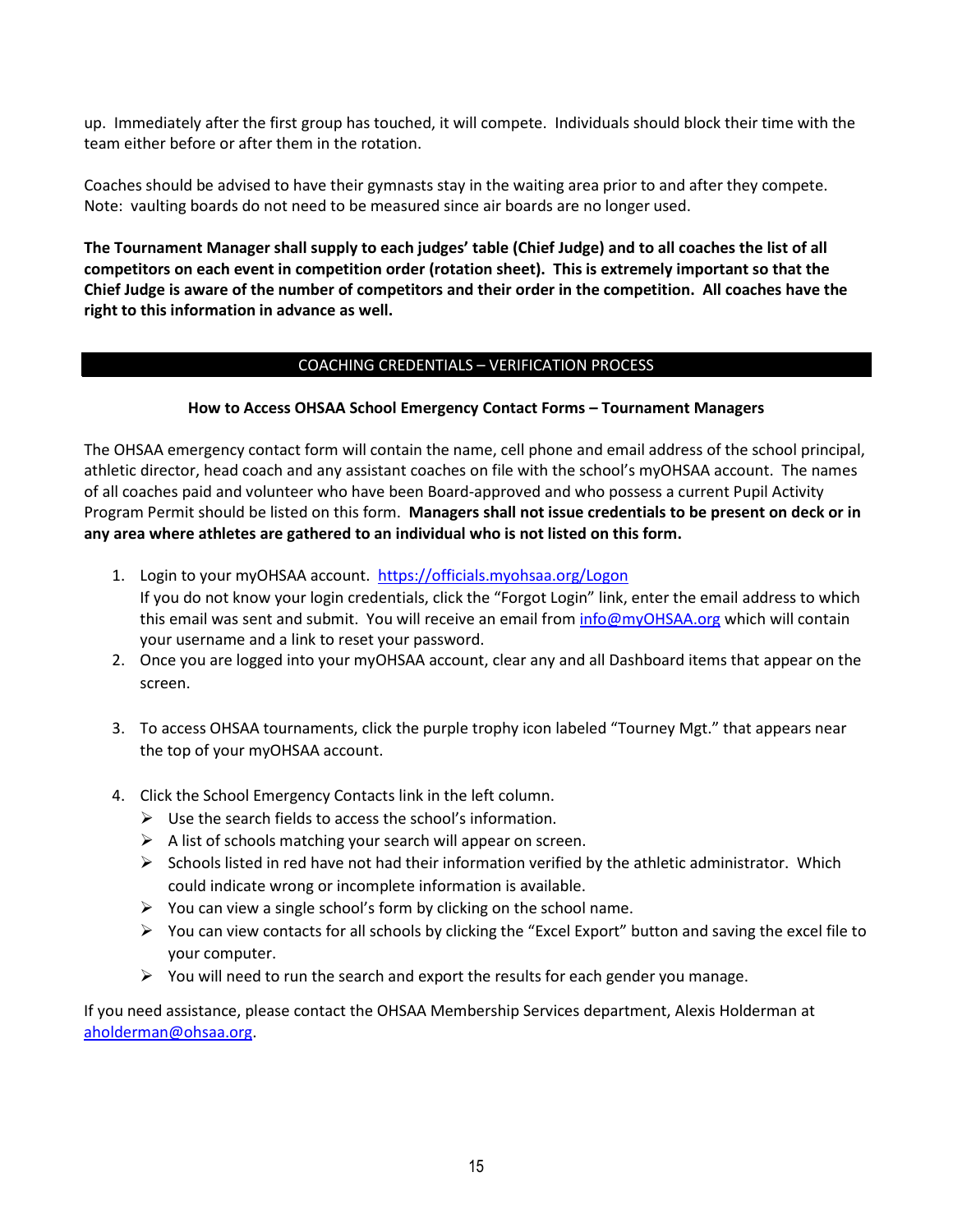# **CONTEST AND** EVENT MANAGEMENT GUIDELINES – INCLUDING SAFETY, SECURITY AND CRISIS MANAGEMENT

# **Appendix A. — OHSAA Tournament Medical Coverage Checklist**

The purpose of this document is to address what procedures should be followed in order to provide a safe environment for all who are involved in OHSAA tournaments. The document can also be adapted for any regular season competition.

❏ A contract for medical services has been established which includes the expectations of the staff and who is responsible for supplying needed equipment and materials. \_\_\_\_\_ initials

❏ The following equipment is available: medical supplies, examination table, ice bath (outdoor), Wet bulb temperature meter, communication devices, AED, Lightning detector/radar, ice source, bloodborne pathogens disposal area, medical tent/exam area. \_\_\_\_\_ initials

❏ Athletic Emergency Action Plans have been developed and available to all involved. **Anyone Can Save a Life is the OHSAA recommended plan**. (Should be obtained from the venue when reserving and refined by the AT, EMS, Physician, Site Manager) \_\_\_\_\_ initials

❏ Local EMS provider notified of event (Letter from Anyone can save a life) \_\_\_\_\_ initials

❏ All involved have been made aware of inclement weather policies and that adjustments may be made to address weather issues including heat and lightning, etc., and emergency weather safe areas established and identified. \_\_\_\_\_ initials

❏ Access and egress of emergency vehicles reviewed. (Gates, locks, EAP worksheet) \_\_\_\_\_ initials

❏ On site communication methods among Site Manager and Medical Staff should be established (cell phone or portable radios). \_\_\_\_\_ initials

 $\Box$  Medical time out takes place between each new session. \_\_\_\_\_\_\_ initials

❏ Location of first aid area, shaded area, ice, AED, medical supplies, and transport hospital has been shared with teams. \_\_\_\_\_\_ initials

❏ Documentation of significant injuries or illnesses. \_\_\_\_\_ initials

❏ Conduct After Action review of what went well or needs for improvement. \_\_\_\_\_ initials

The following documents should be reviewed and included with this checkoff list on completion (EAPS, etc.)

- OHSAA Concussion regulations.
- OHSAA Heat Acclimatization and Exertional Heat Illness Prevention.
- $\bullet$  OHSAA Lightning and Inclement Weather policy.  $\leftarrow$

<https://www.ohsaa.org/Portals/0/Sports/GeneralSportsRegulations.pdf>

● Emergency Action Plan Worksheet - Student Response Team (Anyone Can Save A Life). [http://www.anyonecansavealife.org](http://www.anyonecansavealife.org/)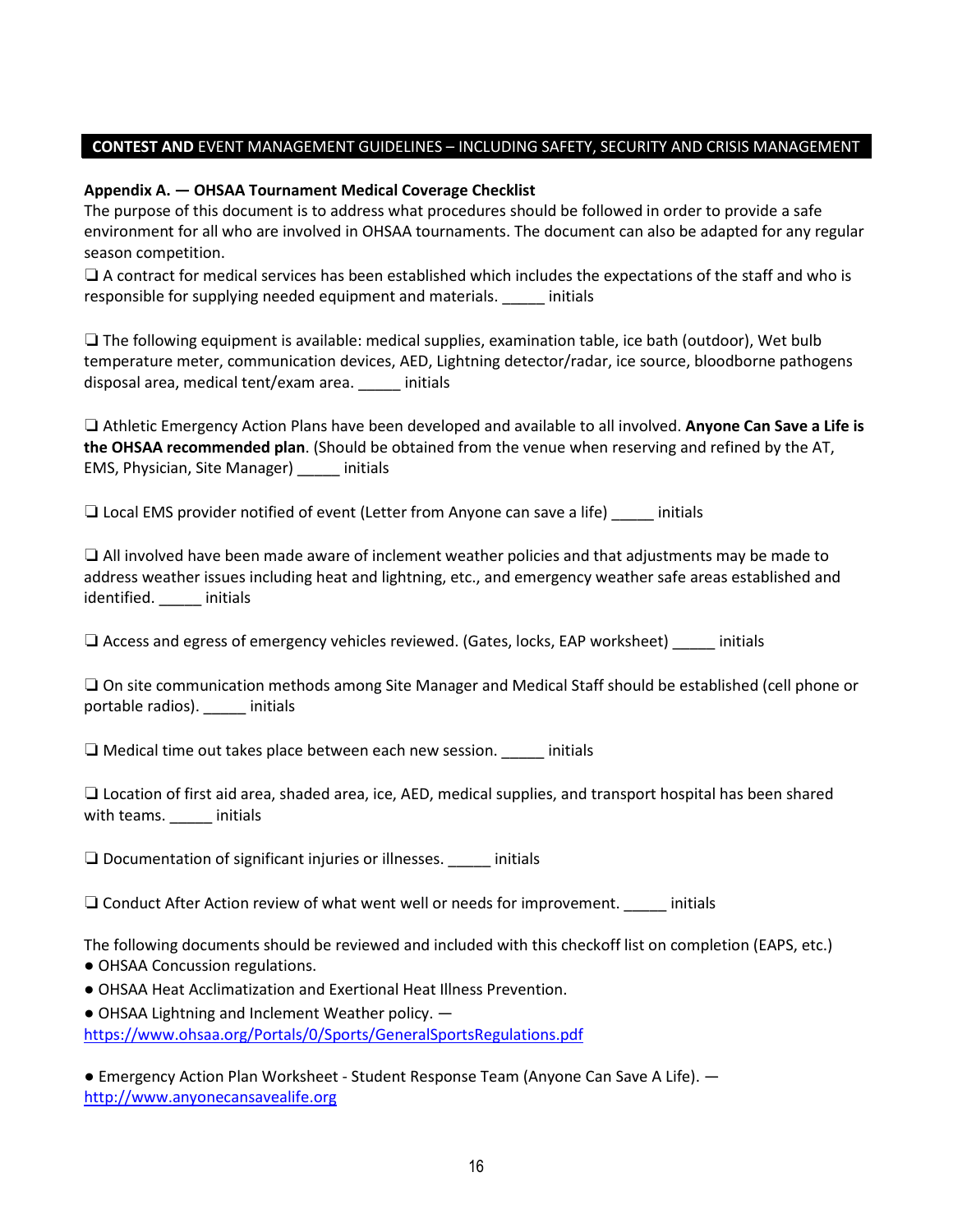● Emergency Action Plan Worksheet - Event Staff (Anyone Can Save A Life). <http://www.anyonecansavealife.org/event-staff-training/index.htm>

● Coordinate with Local Emergency Medical Systems (EMS) Sample Letter (Anyone Can Save A Life). – [http://www.anyonecansavealife.org/wcm/groups/mdtcom\\_sg/mdt/documents/documents/ems-coordination](http://www.anyonecansavealife.org/wcm/groups/mdtcom_sg/mdt/documents/documents/ems-coordination-sample-letter.pdf)[sample-letter.pdf](http://www.anyonecansavealife.org/wcm/groups/mdtcom_sg/mdt/documents/documents/ems-coordination-sample-letter.pdf) 

● The Intra-Association Task Force for Preventing Sudden Death in Secondary School Athletics Programs: Best-Practices Recommendations. — <https://natajournals.org/doi/pdf/10.4085/1062-6050-48.4.12>

● School Safety/Emergency Operations Plan (Ohio Attorney General School Safety Task Force – June 2013) [https://education.ohio.gov/getattachment/Topics/Other-Resources/School-Safety/SSTF-School-Plan-](https://education.ohio.gov/getattachment/Topics/Other-Resources/School-Safety/SSTF-School-Plan-Template.pdf.aspx)[Template.pdf.aspx](https://education.ohio.gov/getattachment/Topics/Other-Resources/School-Safety/SSTF-School-Plan-Template.pdf.aspx) 

● List of medical equipment recommended.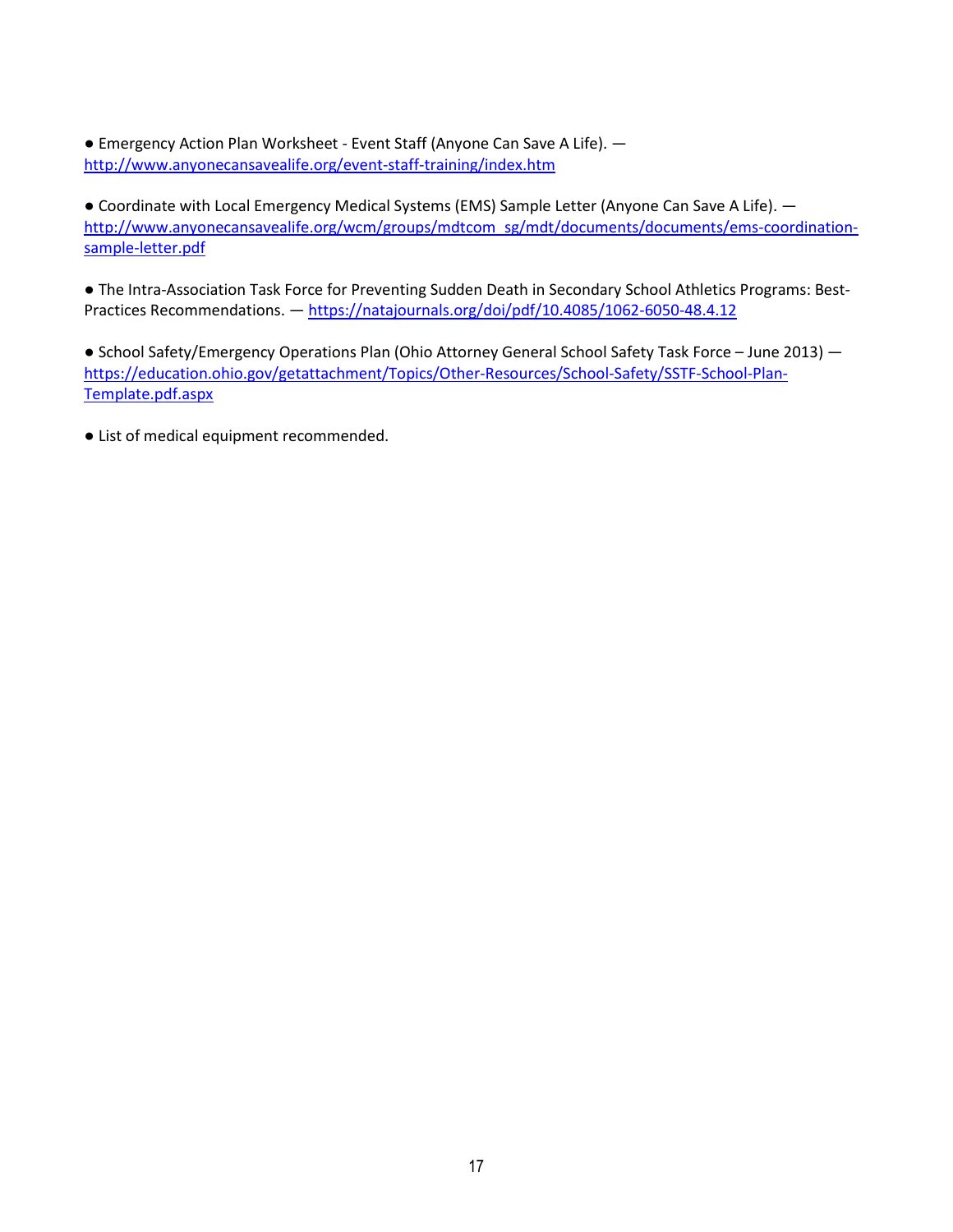#### **2022 GIRLS GYMNASTICS TOURNAMENT REGULATIONS**

#### **Sectional - District - State**

NOTE: The following regulations apply to all levels of tournament competition unless otherwise specified. These regulations were adopted by the Ohio High School Athletic Association Board of Directors on December 2021.

The Executive Director is authorized to modify these regulations when it is deemed necessary by the Executive Director, subject to ratification by the Board of Directors.

# **A. GENERAL**

#### **1. ELIGIBILITY**

- (a) All participants must be eligible under the Bylaws and Regulations of the OHSAA.
- (b) Schools must be represented by the head coach, assistant coach or athletic administrator at one of the OHSAA conducted girls gymnastics rules interpretation meetings.
- (c) After a gymnast has become a member of a high school squad (that is she participates in an interscholastic contest), the gymnast shall not take part in a contest on a non-interscholastic team, or as an individual, in gymnastics until after she has competed in her last interscholastic contest for her school. **Penalty is ineligibility in that sport for the remainder of season.** (Sports Regulation 7.2.2) A high school gymnast who has been a member of a non-interscholastic team and who participates in a non-interscholastic gymnastics meet or contest on or after January 17, 2022 **is INELIGIBLE to represent her high school in the OHSAA sponsored Girls Gymnastics Tournaments**
- (d) Only girls shall be eligible to participate in the OHSAA sponsored Girls Gymnastics Tournaments.
- (e) To be eligible for the team event competition in the OHSAA Girls Gymnastics Tournament **a school** shall compete in a minimum of two interscholastic contests prior to the OHSAA Tournament.
- (f) A student who uses anabolic steroids or other performance enhancing drugs is ineligible for interscholastic competition until medical evidence can be presented that the student's system is free of anabolic steroids or other performance enhancing drugs.

#### **2. DIVISION**

There will be one division in the District and State Tournaments. That division shall be Division I.

#### **3. ASSIGNMENTS OF SCHOOLS**

Teams are assigned to a tournament site by their respective District Athletic Boards. Teams must compete where assigned.

#### **4. MANAGEMENT**

The District Athletic Boards shall manage and supervise the Sectional and District Tournaments subject to rules and regulations adopted by the Board of Directors.

#### **5. ENTRIES**

Eligible schools must submit the OHSAA Entry form **ONLINE** as well as their verification of completion of the Official OHSAA Eligibility Certificate. Gymnastics entry information must be sent to the sectional/district tournament manager using the official entry process for that purpose not later than one week prior to the date of the tournament. Competition for Sectionals and Districts will be limited to six per event. No late entries accepted.

Coaches may add students (up to the limitation of six per event) substitute or withdraw students at the Sectional, District and State Tournaments.

#### **6. ENTRY FEE**

There are no entry fees for Gymnastics tournament contests.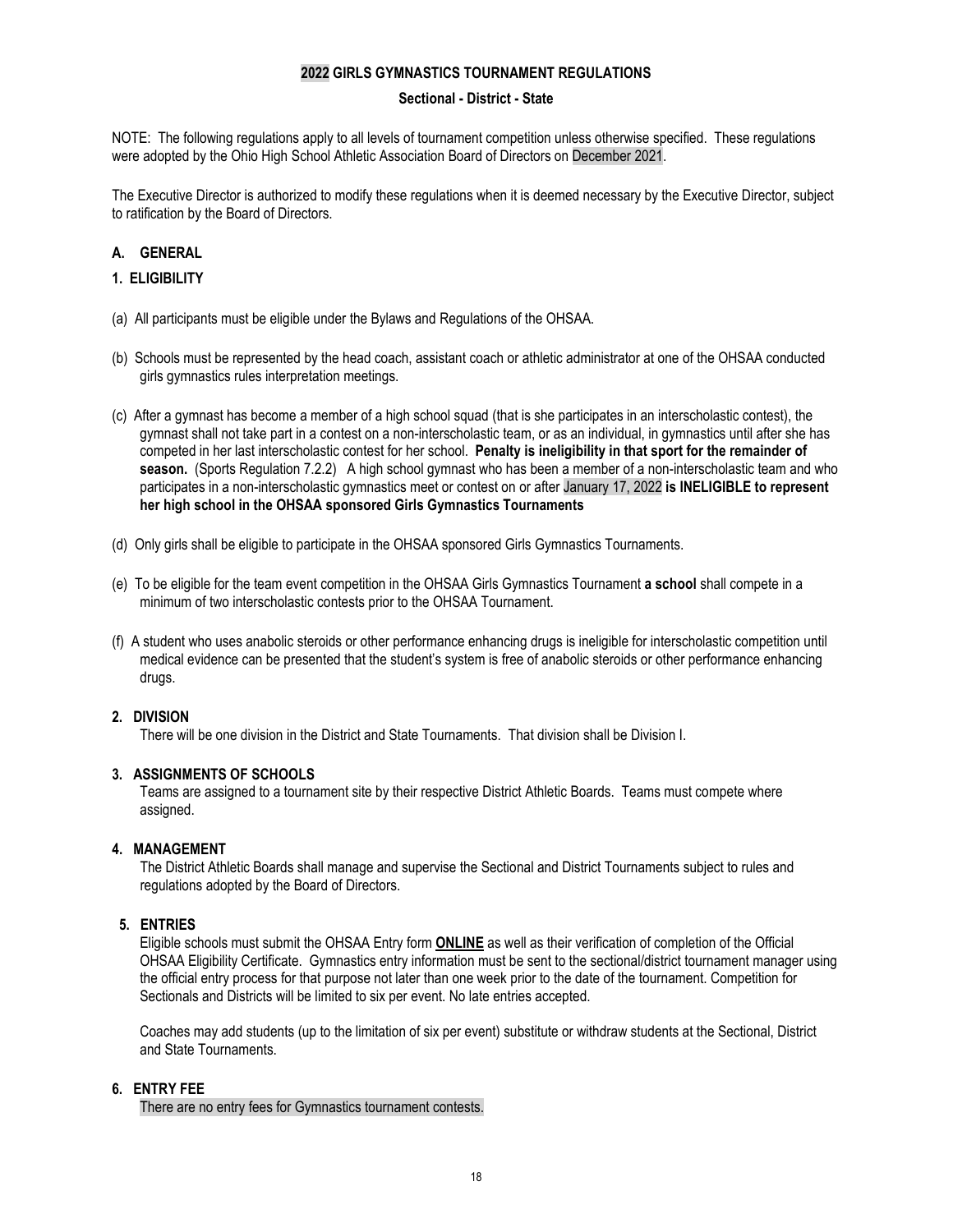#### **7. RULES**

The USAG Jr. Olympic Code of Points (2018-2022) and modified USAG Level 9-10 shall be used in all tournaments.

Rules interpretations shall be the decision of the OHSAA State Rules Interpreter(s).

There shall be **no** repeating of a routine for score in any OHSAA Sectional, District or State gymnastics tournaments.

**EXCEPTION –** In the event of defects in the apparatus or an event which occurs through no fault of the gymnast, the Chief Judge of the event will make the decision regarding the repeat of the exercise. If a repeat is authorized, the gymnast may repeat the entire exercise and the score of the repeated routine must count or she may chose to repeat from the point of interruption. In this case the judges will use their judging up to the point of interruption and then continue with judging of the repeated portion to determine the score.

#### **JURY OF APPEALS**

In the event of an appeal, in accordance with USAG Rules, the Tournament Referee may convene a **Jury of Appeals**. The Jury consists of the Referee, the Tournament Manager, the OHSAA Representative, the Chief Event Judge and the next highest-ranking judge. All decisions of the Jury are final.

#### **8. COMPETITION**

The events for competition shall be:

- a. Vault
- b. Uneven Parallel Bars
- c. Balance Beam
- d. Floor Exercise
- e. All-Around
- f. Team

The manager shall furnish all competing schools with a copy of the instructions and a time schedule prior to the tournament.

#### **9. SCORING**

Scoring shall be conducted in accordance with the USAG JO Code of Points. The sum of the top four scores in each event shall be used to compute the team score.

#### **10. UNIFORM**

The required uniform for competition is a one-piece leotard with no bare midriff. The leg cut of the leotard must be below the pelvis/hip bone. Sleeveless leotards are permissible.

#### **11. OFFICIALS**

Officials for the District Girls Gymnastics Tournaments are selected as directed by the respective District Athletic Boards. The decisions and interpretation of rules by officials are final.

#### **12. AWARDS**

Team trophies and medals for team participants will be presented to the championship and runner-up teams in the District Tournaments. **Individuals:** Medals will be awarded for each state qualifier in each event. No awards are permitted at the site of District or State Tournaments except those furnished and/or approved by the OHSAA.

#### **13. SCHOOL REPRESENTATIVE**

No team or individual entry will be allowed to compete in the District or State Tournaments unless accompanied by a coach or person authorized by the Board of Education or similar governing board who is present throughout the tournament and on the floor to assist the athlete. Teams and individual entries unaccompanied by such a school representative will be disqualified. (See Bylaw 3-2-1).

Coaching is not permitted by anyone other than the school's assigned gymnastics coach. The name of the coach, or coaches (all board approved), who will be permitted on the floor with the gymnast during the tournament, will be printed in the official program. **(No other coaches will be permitted on the floor with the gymnast.)**

#### **14. VAULT**

Vault numbers will be flashed at all OHSAA District and State Tournaments. It is recommended that vault numbers be flashed at Sectional Tournaments.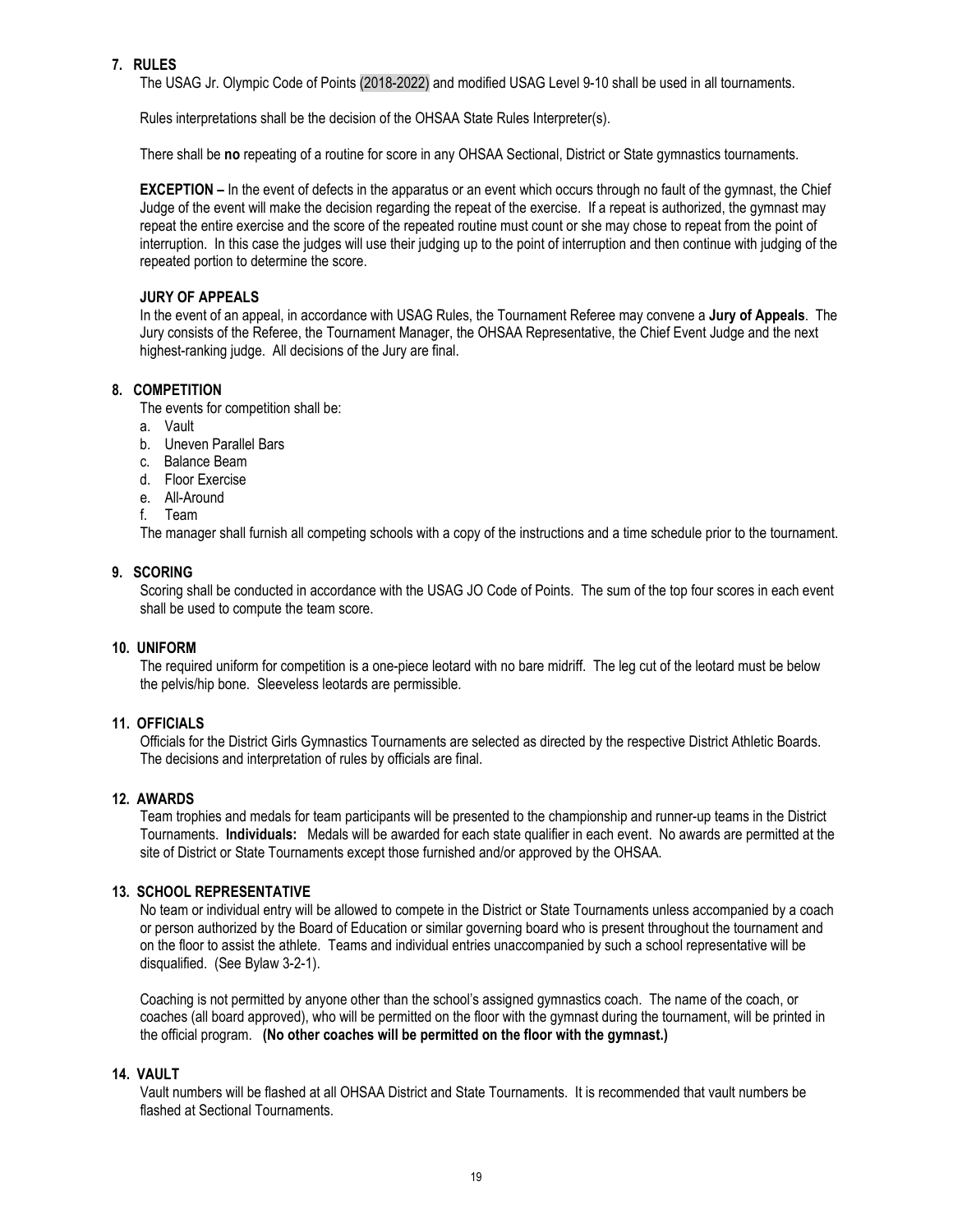#### **15. INQUIRIES**

An inquiry procedure will be in effect. Inquiries may be initiated only in cases involving: a) unusual falls, b) application of neutral deductions (i.e. overtime, under time, line violations, inappropriate attire, etc.), or c) value parts. Inquiries must be filed within 5 minutes of the conclusion of each event rotation.

#### **16. QUALIFIERS FROM DISTRICT TO STATE TOURNAMENT**

# (a) **The requirements for qualification in any event apply throughout the entire progression of**

- **tournaments.** The District and State Tournaments are both team and individual competitions. A gymnast may qualify to the next level of tournament competition in only three ways:
- 1) As an individual in the individual event/all around competition.
- 2) As a member of a team that qualifies to the next level of competition.
- 3) As an individual in individual event/all-around competition and as a member of a qualifying team.
- (b) **All-Around and Individual Events** Each District may send no more than the maximum number of competitors permitted for individual events for each District as determined by the representation ratio.

This placement is determined by: 1. Achievement of the highest score for each individual event: vault, uneven parallel bars, balance beam and floor exercise; 2. The highest score totals of the four individual events: All-Around.

| <b>DISTRICT</b>         | <b>TEAMS QUAL.</b> | INDIV. QUAL. |
|-------------------------|--------------------|--------------|
| Central + Southeast and |                    |              |
| East                    | ว                  |              |
| Northeast + East        |                    |              |
| Northwest               |                    |              |
| Southwest               |                    |              |
|                         |                    |              |

#### (c) **Team Qualifiers from District Tournaments** – The maximum number of gymnasts permitted per event is six.

Any girl whose name appears on the school's current eligibility certificate shall be eligible to compete for her team at the State Tournament.

The official entry form shall provide a roster of likely entrants into that tournament. These students could be substituted for at the registration table upon arrival. The coach shall indicate any events on which it is likely that six gymnastics will not be competing.

#### (d) **Alternates**

An alternate gymnast may compete in the individual competition of the State Tournament if a qualifying gymnast cannot compete due to illness, injury, flagrant misconduct or ineligibility. The alternate shall be the next highest individual qualifier in that event from that District Tournament.

Replacement of these athletes or the team may be made up to the time that the competition begins in that event at the State Tournament. The athlete and her coach or the next qualified team must report to Senior Director Deborah Moore for verification. If the replacement can be made prior to Tuesday of the week of the state tournament by 4:00 PM, the name of the competitor(s) shall be placed into the official program.

#### (e) **Additions, Withdrawal and Substitution**

- 1. A competitor may be added (provided the limit of six per event is not exceeded), withdrawn or substituted with another eligible gymnast at the coaches meeting before competition.
- 2. Competitors on a team do not have to be the same individuals who competed in the prior Tournament.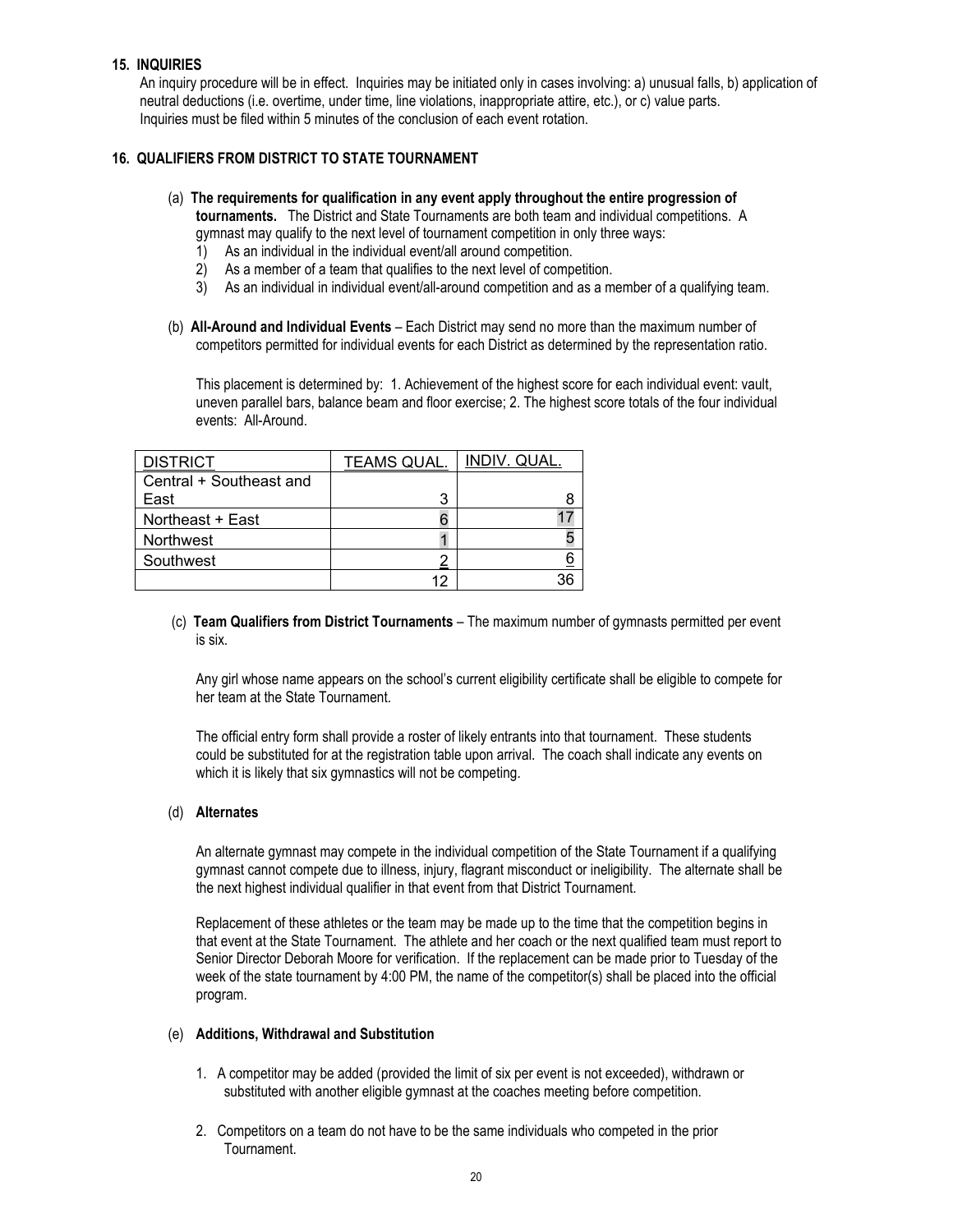- 3. A coach may replace an eligible gymnast for a competitor who is injured or becomes ill during warmups or competition. The substitute gymnast will receive warm-up time equal to that of other gymnasts on the event, or events, at the directive of the tournament manager. The injured/ill gymnast thus replaced may be permitted to reenter the competition for any other event for which she was entered, provided she is authorized to do so by coaching staff/medical personnel.
- 4. A coach may choose to "scratch" an injured gymnast from an event in which she is entered rather than replace her. The gymnast will receive a "score of zero" by presenting herself for the event in her rotation and touching the apparatus.
- (f) **Representation of Team:** In order to count as a team for the following year, a school must have a **minimum** of three gymnasts competing in each of the four events.
- (g) **Ties** All ties for the last qualifying place must be broken in District Tournaments; however the gymnasts' scores shall not change, and all competitors shall receive awards when appropriate. Scores will be calculated to the thousandths. Coaches should be informed of the tabulations of each participant involved in order to allow them an opportunity to recheck the procedure. The following procedure shall be followed:

#### **Individual event competition**

- 1. Score sheet entries will be double checked by the tournament manager and tournament referee, including:
	- a. Each separate judge's judging formula addition not including execution.
	- b. The striking of the high and low scores and the average of the middle two scores.
- 2. If the procedure outlined in 1 does not break the tie, a "base score" shall be determined for each gymnast's score, and the higher score will then be the higher place winner. The "base score" is the addition of the score of the chief judge to the gymnast's score on the event. This number is then divided by two for an average designated as "base score."
- 3. If there is still a tie, the following shall apply:
	- a. In ties for an individual event, if both/all gymnasts competed in the all-around competition, the gymnast with the highest all-around score shall advance.
	- b. If any tied athlete(s) did not compete in the All-Around, all athletes shall repeat their exercise or if both/all agree, they may choose to flip a coin.

# **All-Around competition**

1. In ties for the all-around competition check all mathematics and judging formulas. The gymnast with the highest score on a single event shall advance.

a. In the remote possibility that all of the all-around events are tied, each separate event shall be base scored to produce a new all-around score.

- b. If the new base scored All-Around is tied, the highest single event base score will advance.
- 2. In the event that all tie breaker procedures have been followed and a tie still exists, a coin will be flipped to determine advancement.
- (h) **Team Competition** Ties for the last qualifying place will be broken by:
	- 1. Application of #1 above. Check all mathematics and judging formulas.
	- 2. A "base score" as described in #2 above, will be determined by the chief judge and tournament manager for all scores in all events for the athletes comprising each tied team (maximum number of gymnasts permitted is six).
	- 3. The sum of the top four "base" scores in each event shall be added to determine the new team score, which will be used to break the tie for advancing to the next round of tournament competition.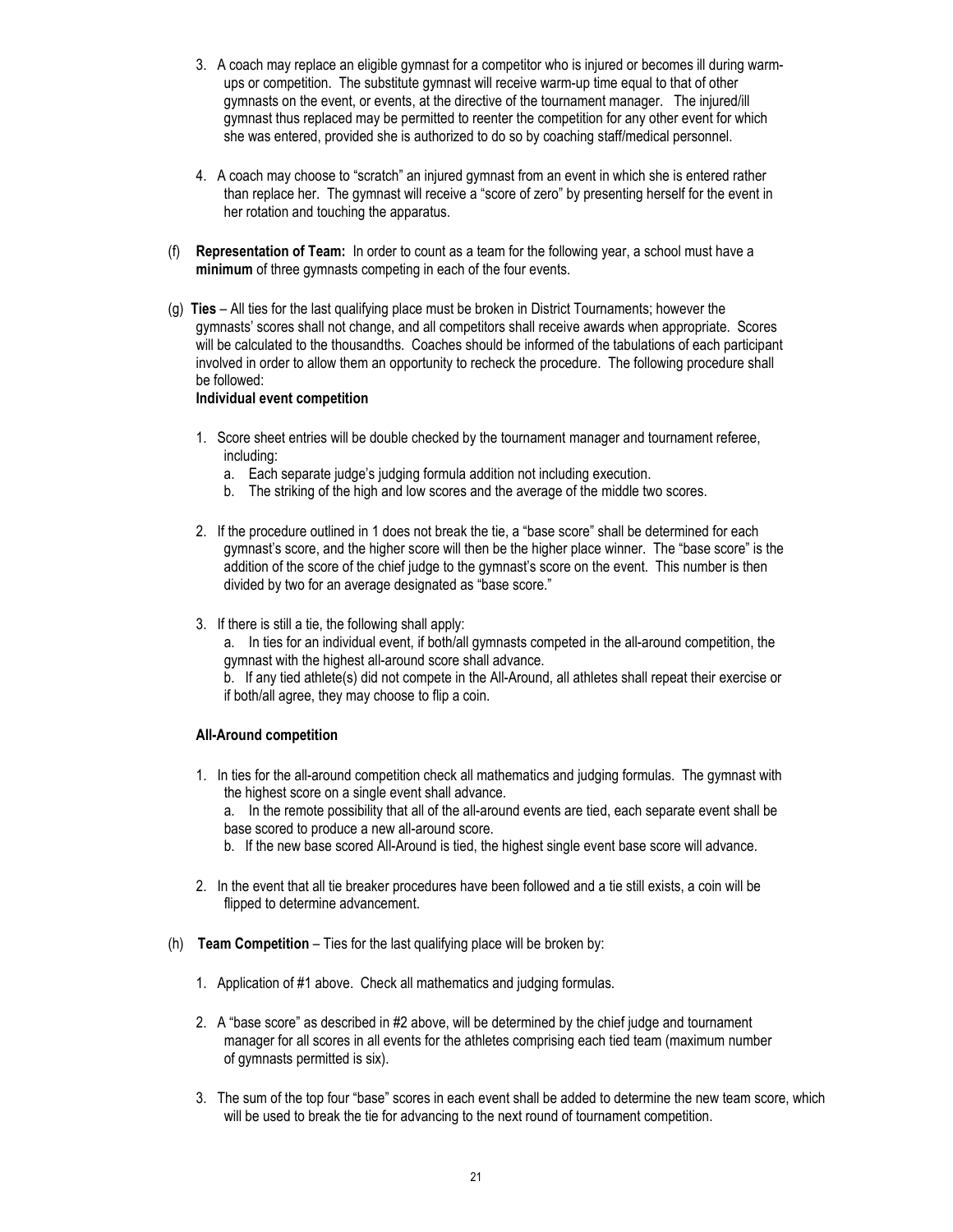#### **17. PHOTOGRAPHERS**

Flash pictures of the competitors are not permitted during the progress of the competition. Media photographers desiring to take pictures shall make previous arrangements with the tournament manager. The number of photographers and their locations shall be determined by the tournament manager.

#### **18. VIDEOTAPE REGULATIONS**

#### a) **Videotaping or filming by participating schools.**

Videotaping or filming of tournament contests by one or more schools participating in the contest is permitted provided prior arrangements are made with the tournament manager and it is done at the expense of the school involved and a maximum of one individual per school is permitted.

#### b) **Videotaping or filming by spectators.**

- 1. Shall be for personal use.
- 2. Shall not be used for scouting or coaching.
- 3. Shall not interfere with the view of the athletic contest by other spectators.
- 4. The tournament site shall not permit the use of more than the seating space for which the spectator has paid when seating is needed for paid fans.
- 5. The tournament site accepts no liability for damage or theft of spectator's equipment or injury as a result of privately owned equipment
- 6. Equipment will not be permitted in any playing area only in the spectator seating area.
- 7. The tournament site will not provide sources of power for video equipment.
- 8. Violation of this regulation may result in the removal of offender from the premises.

#### **19. REPORTS BY MANAGERS**

A complete report listing competing schools and number of girls from each school that participated must be sent to the OHSAA by the tournament manager immediately following the tournament. All results from District Tournaments must be submitted to Kate Barnett, sport administrator and Carol Eskay, State Tournament Manager, by **9:00 P.M.** on **Saturday,**  February 26, 2022, via electronic transfer to kbarnett@ohsaa.org.

#### **20. SIGNS AND BANNERS**

The use of balloons, pennants, shakers and noisemakers is not permitted. Signs and banners may be affixed to walls subject to the approval of the Tournament Manager.

#### **21. COACHES AND COMPETITORS**

All coaches, paid and volunteer, must be listed on the school's Emergency Contact Form. This form represents that each coach is board-approved and possesses all the credentials required by the OHSAA and the state of Ohio to be authorized to coach an interscholastic team. Competing teams and coaches must stay within the designated areas on the competition floor for each event during the competition.

#### **22. UNSPORTING CONDUCT PENALTY**

During participation in OHSAA tournaments any student or coach ejected for unsporting conduct shall be ineligible for contests the remainder of that day as well as for all contests in gymnastics until the next two regular season/tournament contests have been played.

Individuals ejected for unsporting conduct shall be reported to the OHSAA Executive Director by the tournament manager. The Executive Director will investigate the situation and may impose additional penalties in accordance with Bylaw 11 if the situation warrants it. Participation in an athletic contest is a privilege. Each individual is expected to conduct him or herself in an exemplary manner while participating.

It is unacceptable and shall be considered **unsporting conduct** (subject to ejection) if a student-athlete removes her leotard in any area within the view of the public. This includes but is not restricted to the competition and warm-up areas. All facilities make locker rooms available to student-athletes, and it is in this environment that the gymnast shall make any changes of uniform.

PENALTY: Ejection from the contest for unsporting conduct. This requires that the gymnast be ineligible for the next two gymnastics contests.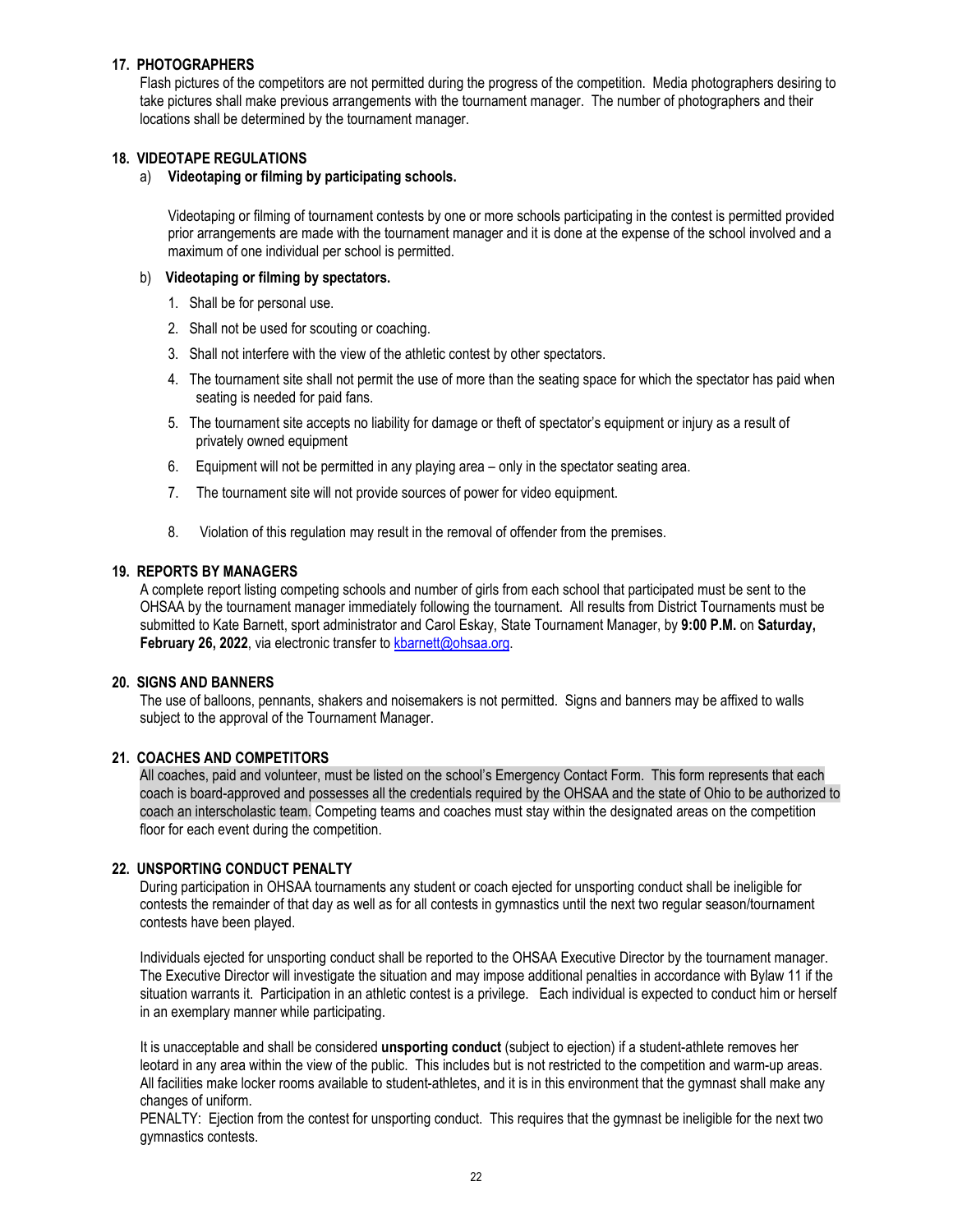#### **23. PROPERTY DAMAGE**

There is no insurance covering property damage. If property is damaged at a tournament site by competing school teams, student body or spectators, the school from which the students and/or spectators come shall be liable and pay the cost of repair or replacement. The tournament manager is authorized to deduct from the school's share the cost of any damages caused by competing schools. Other damages to facilities not attributed to a competing school could be a legitimate tournament expense and may be deducted from tournament receipts. If damage is extensive, the District Board or Board of Directors will become involved. Student crowd control at state sponsored tournaments is the responsibility of the administrative heads of the competing schools.

#### **24. SPONSORSHIP AND RIGHTS**

The Ohio High School Athletic Association is the sponsoring association for the Sectional, District and State Girls Gymnastics Tournaments. The OHSAA reserves all rights in regard to the management of these tournaments and the sale of any items or any audio-visual reproductions. Any sale of food, clothing, souvenirs or any other items is strictly prohibited without permission of the respective District Athletic Boards for District Tournaments or of the OHSAA Executive Director for the State Tournament. The videotaping of any or all portions of the tournaments for resale purposes is prohibited without permission.

#### **25. PROHIBITED ADVERTISING**

There shall be no advertising through printed media, billboards, radio or television that includes beer, wine, liquor, tobacco, political parties or candidates or any other advertising contrary to the philosophy of the high school athletic program.

#### **26. RAFFLES PROHIBITED**

There shall be no raffles or any type of games of chance permitted at the site of gymnastics tournament contests during the period beginning one hour prior to the tournaments and ending one hour after the tournaments have ended.

# **27. PROHIBITED SALES**

The sale of, the distribution of, or the consumption of alcoholic beverages or illegal drugs is not permitted at the site of any contest involving OHSAA member schools.

#### **28. SPECTATOR ATTIRE**

Shirts/appropriate attire shall be worn by all spectators at all OHSAA indoor tournaments.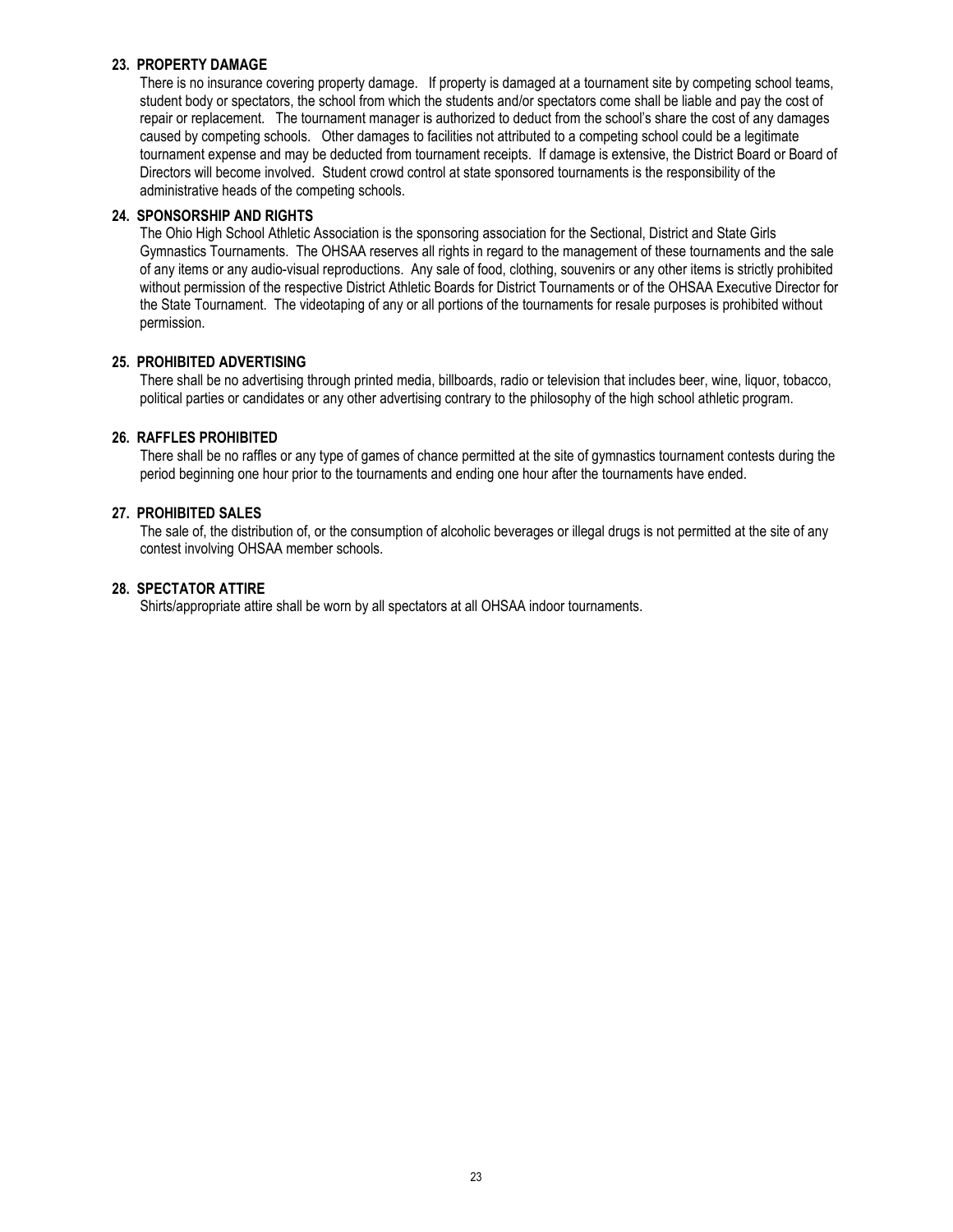#### **2022 50th ANNUAL GIRLS STATE GYMNASTICS TOURNAMENT March 4-5, 2022 – HILLIARD BRADLEY HIGH SCHOOL – HILLIARD, OHIO Carol Eskay, Tournament Manager**

#### **1. REGULATIONS**

The same regulations and administration for the OHSAA Girls District Gymnastics Tournaments shall apply to the Girls State Gymnastics Tournament in addition to those listed below.

#### **2. DATE**

#### **March 4-5, 2022**

#### **3. LOCATION**

Hilliard Bradley High School, 2800 Walker Rd., Hilliard, 43026. The tournament is under the supervision and sponsorship of the Ohio High School Athletic Association with Hilliard City Schools cooperating.

#### **4. TOURNAMENT MANAGER**

 Carol Eskay – Hilliard Bradley High School, 2800 Walker Rd., Hilliard, 43026. (C) 614-657-4327; Emai[l:ceskay@icloud.com](mailto:ceskay@icloud.com)

#### **5. SCHEDULE – CAPITOL CUP FORMAT**

The OHSAA will employ the Capitol Cup Format, as described in USAG rules, at the Girls State Gymnastics Tournament. This format is designed to shorten the length of the competition and is accomplished by utilizing two sets of identical equipment for uneven parallel bars, balance beam and vault and at least an identical spring tumbling strip and carpet for floor exercise. The facilities at Hilliard Bradley High School, which include an auxiliary gymnasium, permit this competition format.

Prior to competition on both days, bar settings shall be made on the competition equipment. There will be no formal warmup on the competition equipment on either day. Warm-ups shall take place only in the warm-up gymnasium on the identical equipment. All warm-ups shall be timed. After athletes have proceeded to the competition floor and reported to the chief judge for their event, they shall be given a 30-second touch warm-up on that equipment. For the team competition, the time may be "blocked" with the maximum time being three minutes. Note: The 30 second touch on bars does not include the time needed to set the bars.

#### **March 4 – Team Competition**

| $2:00$ P.M. | Registration – Competitors and Coaches, Bar Settings  |
|-------------|-------------------------------------------------------|
| $3:00$ P.M. | Coaches Meeting                                       |
| 3:30 P.M.   | Parade of Competitors and Introduction of Officials   |
| 3:40 P.M    | Teams 1-4 - Warm-up First events in Warm-up Gymnasium |
|             | Teams 5-12 - Bye                                      |
| 4:00 P.M.   | Competition Begins - Teams 1-4 on Competition Floor   |
|             | Teams 5-8 Warm-up First Events in Warm-up Gymnasium   |
|             | Teams 9-12 - Bye                                      |
|             |                                                       |

Teams continue to rotate from warm-up to competition to the bye round until all four events have been completed. At that time, the Parade of Competitors and Awards Ceremony will follow immediately. Estimated time of competition is 4 hours 45 minutes.

#### **March 5– Individual Competition (Divided into Eight Squads)**

| 10:00 A.M.   | Registration – Competitors and Coaches, Bar Settings   |  |
|--------------|--------------------------------------------------------|--|
| 10:45 A.M.   | Coaches Meeting                                        |  |
| 11:30 A.M.   | Parade of Champions and Introduction of Officials      |  |
| $11:40$ A.M. | Squads 1-4 - Warm-up First Events in Warm-up Gymnasium |  |
|              | Squads 5-8 – Bye                                       |  |
| 12:00 Noon   | Competition Begins - Squads 1-4 on Competition Floor   |  |
|              | Squads 5-8 Warm-up First Events in Warm-up Gymnasium   |  |
|              |                                                        |  |

Squads continue to rotate from warm-up to competition until all four events have been completed. At that time, the Parade of Competitors and Awards Ceremony will follow immediately. Estimated time of competition is 3 hours. \*Please note that all coaches and competitors are expected to participate in the Grand March and Awards ceremony.